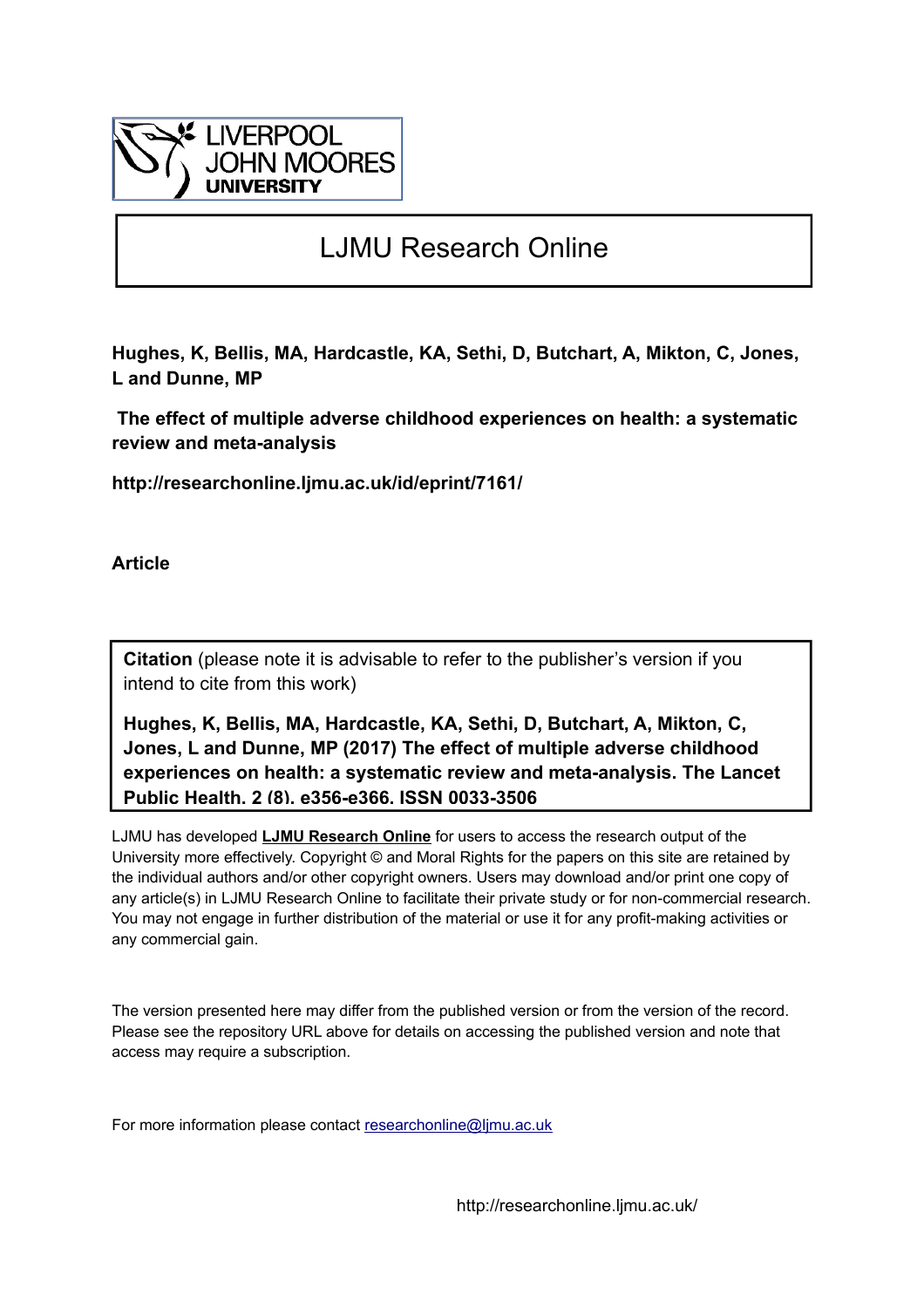## **Articles**

## **The effect of multiple adverse childhood experiences on health: a systematic review and meta-analysis**

*Karen Hughes, Mark A Bellis, Katherine A Hardcastle, Dinesh Sethi, Alexander Butchart, Christopher Mikton, Lisa Jones, Michael P Dunne*

## **Summary**

**Background A growing body of research identifies the harmful effects that adverse childhood experiences (ACEs; occurring during childhood or adolescence; eg, child maltreatment or exposure to domestic violence) have on health throughout life. Studies have quantified such effects for individual ACEs. However, ACEs frequently co-occur and no synthesis of findings from studies measuring the effect of multiple ACE types has been done.**

**Methods In this systematic review and meta-analysis, we searched five electronic databases for cross-sectional, case-control, or cohort studies published up to May 6, 2016, reporting risks of health outcomes, consisting of substance use, sexual health, mental health, weight and physical exercise, violence, and physical health status and conditions, associated with multiple ACEs. We selected articles that presented risk estimates for individuals with at least four ACEs compared with those with none for outcomes with sufficient data for meta-analysis (at least four populations). Included studies also focused on adults aged at least 18 years with a sample size of at least 100. We excluded studies based on high-risk or clinical populations. We extracted data from published reports. We calculated pooled odds ratios (ORs) using a random-effects model.**

**Findings Of 11621 references identified by the search, 37 included studies provided risk estimates for 23 outcomes, with a total of 253 719 participants. Individuals with at least four ACEs were at increased risk of all health outcomes compared with individuals with no ACEs. Associations were weak or modest for physical inactivity, overweight or obesity, and diabetes (ORs of less than two); moderate for smoking, heavy alcohol use, poor self-rated health, cancer, heart disease, and respiratory disease (ORs of two to three), strong for sexual risk taking, mental ill health, and problematic alcohol use (ORs of more than three to six), and strongest for problematic drug use and interpersonal and self-directed violence (ORs of more than seven). We identified considerable heterogeneity (***I***² of >75%) between estimates for almost half of the outcomes.**

**Interpretation To have multiple ACEs is a major risk factor for many health conditions. The outcomes most strongly associated with multiple ACEs represent ACE risks for the next generation (eg, violence, mental illness, and substance use). To sustain improvements in public health requires a shift in focus to include prevention of ACEs, resilience building, and ACE-informed service provision. The Sustainable Development Goals provide a global platform to reduce ACEs and their life-course effect on health.**

**Funding Public Health Wales.**

**Copyright © The Author(s). Published by Elsevier Ltd. This is an Open Access article under the CC BY-NC-ND 4.0 license.**

## **Introduction**

Studies are increasingly identifying the importance of early life experiences to people's health throughout the life course. Individuals who have adverse childhood experiences (ACEs; during childhood or adolescence) tend to have more physical and mental health problems as adults than do those who do not have ACEs and ultimately greater premature mortality.<sup>1,2</sup> ACEs include harms that affect children directly (eg, abuse and neglect) and indirectly through their living environments (eg, parental conflict, substance abuse, or mental illness). Physiological and biomolecular studies are increasingly establishing how childhood exposure to chronic stress leads to changes in development of nervous, endocrine, and immune systems, resulting in impaired cognitive, social, and emotional functioning and increased allostatic load (ie, chronic physiological damage).3,4 Thus, individuals who have ACEs can be more susceptible to disease development through both differences in physiological development and adoption and persistence of health-damaging behaviours.

Although studies linking childhood experiences to health go back decades,<sup>5</sup> examination of multiple ACEs enables a better assessment of the breadth of childhood adversity and its relation with adult health than does examination of single ACEs. The first major ACE study<sup>1,6</sup> examined relations between the number of ACEs reported by more than 17 000 individuals in the USA and their health as adults. It found that the more ACE types that individuals reported, the greater their risks of health-harming behaviours (eg, smoking or sexual risk taking) and both infectious and non-communicable





## *Lancet Public Health* **2017; 2: e356–66**

See **Comment** page e342 **College of Health and Behavioural Sciences, Bangor University, Bangor, UK**  (Prof K Hughes PhD, Prof M A Bellis DSc)**; Directorate of Policy, Research and International Development, Public Health Wales, Clwydian House, Wrexham, UK**  (Prof K Hughes, Prof M A Bellis, K Hardcastle MSc)**; World Health Organization Regional Office for Europe, Division of NonCommunicable Diseases and Promoting Health through the Life-Course, Copenhagen, Denmark** (D Sethi MD)**; World Health Organization, Department for Management of Noncommunicable Diseases, Disability, Violence and Injury Prevention, Geneva, Switzerland** (A Butchart PhD)**; Faculty of Health and Applied Sciences, University of the West of England, Bristol, UK** (C Mikton PhD)**; Public Health Institute, Liverpool John Moores University, Liverpool, UK** (L Jones BSc)**; and School of Public Health and Social Work, Queensland University of Technology, Queensland, Australia** (Prof M P Dunne PhD)

Correspondence to: Prof Mark A Bellis, Directorate of Policy, Research and International Development, Public Health Wales, Wrexham, LL13 7YP, UK **m.a.bellis@bangor.ac.uk**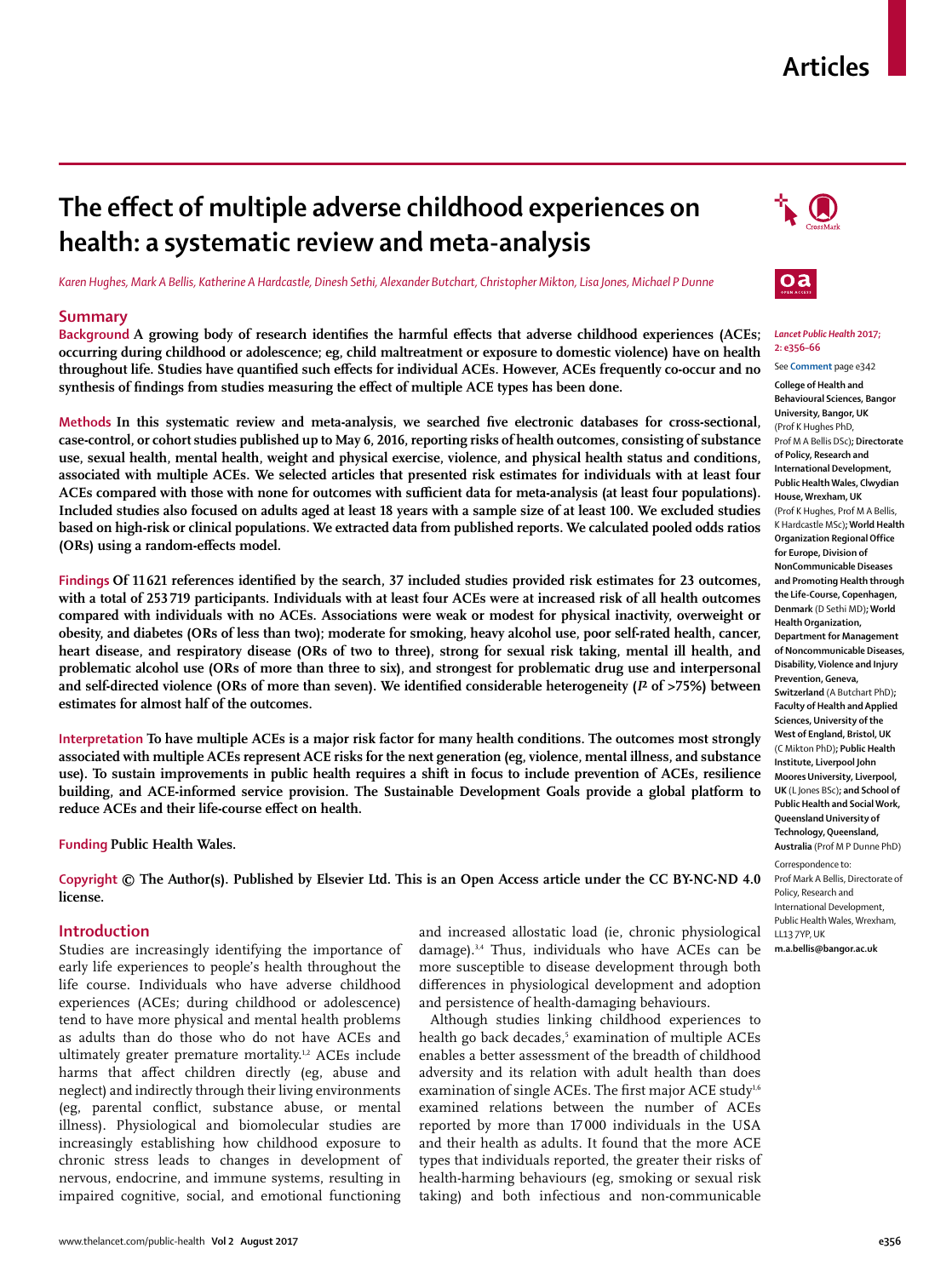#### **Research in context**

### **Evidence before this study**

Previous reviews have synthesised evidence for the long-term health effects of individual adverse childhood experience (ACE) types. However, ACEs often cluster in children's lives and a growing body of research is identifying cumulative relations between multiple ACEs and poor health. Initial evidence of this relation was published in the 1990s. Since then, an increasing number of studies have used similar methods to identify how multiple ACEs affect health-harming behaviours and development of health conditions, including non-communicable diseases.

#### **Added value of this study**

To our knowledge, no previous attempt has been made to synthesise evidence for the risks of poor health associated with multiple ACEs across various health-related behaviours and conditions. We found that individuals with at least four ACEs were at increased risk of all outcomes examined. Associations were weak or modest for physical inactivity, overweight or obesity, and diabetes (ORs of less than two), moderate for smoking, heavy alcohol use, poor self-rated health, cancer, heart disease, and

respiratory disease (ORs of two to three), strong for sexual risk taking, mental ill health, and problematic alcohol use (ORs of more than three to six), and strongest for problematic drug use and interpersonal and self-directed violence (ORs of more than seven)

#### **Implications of all the available evidence**

This systematic review and meta-analysis highlights the pervasive harms that ACEs place on health throughout the life-course and the importance of addressing the various stressors that can occur in children's lives, rather than limiting attention to any one type. Although further work is required to establish causality, the strong relations between multiple ACEs and poor health suggest that a reduction in ACEs and building of resilience to enable those affected to avoid their harmful effects could have a major effect on health. International resolutions, including the Sustainable Development Goals, provide crucial opportunities to address ACEs and our findings offer key information to advocate and inform development of more sustainable life-course approaches to health and health care than at present.

diseases (NCDs). Supported by international work to standardise measurement of ACEs and their effects on health, these findings have since been replicated in studies from low-income and middle-income<sup>7,8</sup> and high-income<sup>2,9</sup> countries. However, although previous reviews<sup>10,11</sup> have collated literature on the health effects of any ACE exposure or specific ACE types, no systematic attempt has been made to synthesise findings from studies of the effect of multiple ACEs across multiple outcomes. Consequently, no global estimates have been made of the strength of associations between multiple ACEs and adoption of health-harming behaviours, occurrence of conditions such as obesity and chronic health conditions, or risk of further exposure to violence in adult years.

In this study, we present findings from a systematic review and meta-analysis of studies measuring associations between multiple ACEs and health outcomes. The primary outcomes of interest were pooled measures of relations between multiple ACEs and health outcomes. Following precedent in the literature,<sup>1,6</sup> we restricted analyses to exposure to at least four types of adversity during childhood, with individuals reporting no ACEs as the comparator.

## **Methods**

#### **Search strategy and selection criteria**

The search strategy of this systematic review and metaanalysis is summarised in the panel. Searches focused on six categories of health outcomes: substance use, sexual health, mental health, weight and physical exercise, violence, and physical health status and conditions. We excluded studies based on high-risk (eg, the homeless or those in prison) or clinical populations because of often few individuals with low ACE exposure in such populations. Included studies met the following criteria: cross-sectional, case control, or cohort study, using a cumulative measure of at least four ACEs spanning both direct (eg, maltreatment) and indirect (eg, household dysfunction) types, focused predominantly on adults aged at least 18 years, a sample size of at least 100, and reported odds ratios (ORs), comparable statistics (hazard ratios or prevalence ratios), or data to enable their calculation for a health outcome. We also excluded outcomes with fewer than four studies reporting results suitable for meta-analysis. The initial literature search was done by two reviewers (KH and KAH), who then also retrieved and independently screened full-text articles. Conflicts over inclusion were resolved through discussion with MAB. Data were extracted by one reviewer (KH) and checked by two others (KAH and MAB).

## **Data analysis**

Included articles were independently assessed for quality by two reviewers (KH and KAH) using criteria based on the standard principles of quality assessment.<sup>12</sup> Studies received a point for each quality criterion that they met, for a maximum score of 7. For each article, we extracted data for study type, setting, participants, ACEs, and outcomes. We extracted ORs or equivalent measures for participants with at least four ACEs versus those with none. When such data were not published, we included studies when adequate information was available to allow their calculation, including sample sizes within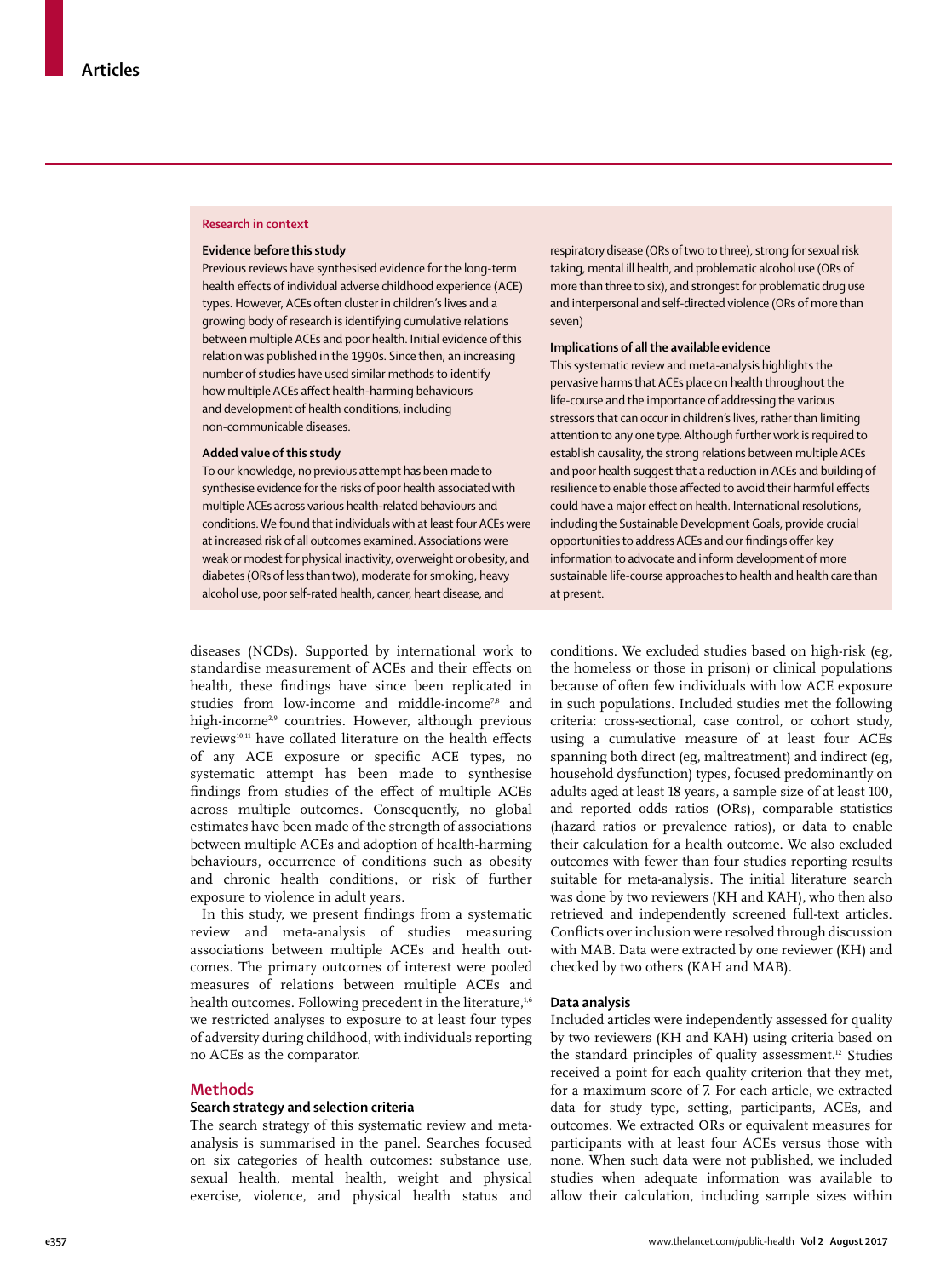each ACE category and adequate ACE categories for recalculation of pertinent ORs, linear relationships between ACE counts and ORs, or changes in prevalence with ACE count. One article<sup>13</sup> combined data from eight studies; for this article, original data were available to us because we were authors of the article, allowing ORs to be calculated for each sample. However, our study was not an independent-participant-data meta-analysis. When multiple studies reported data for the same outcome and sample, we included one study on the basis of largest sample size or data presentation (closest fit to study requirements).

We calculated pooled ORs with 95% CIs for the risk of health outcomes among individuals with at least four ACEs (*vs* no ACEs) using a random-effects model in StatsDirect version 2.8.0. When ORs were presented at a subgroup level within samples, we pooled ORs before analysis. We used the *I*² statistic to estimate the effect of heterogeneity among pooled studies. We explored risk of publication bias using the Begg-Mazumdar and Egger tests and visual inspection of funnel plots when sufficient studies were included in the meta-analysis (at least ten samples; appendix). We generated forest plots showing ORs and 95% CIs for each study and the overall random-effects pooled estimate. We did sensitivity analyses by excluding outlying studies (so that study 95% CIs did not overlap those of pooled measures). We further explored potential sources of heterogeneity by visual inspection of data and forest plots and, when possible (for outcomes with at least ten samples and high heterogeneity between estimates), by meta-regression. We did univariate analyses using Stata version 14 to test the individual association of the following covariates (when relevant) with pooled estimates: sample size, country income level (low-income or middle-income *vs* high-income), ACEs measured (fewer than ten *vs* ten or more), sample age range (old [age ≥35 years] *vs* other), outcome timeframe (recent *vs* lifetime), quality score (<5 *vs* ≥5), OR data (adjusted *vs* unadjusted), and data collection point (past decade [2006 onwards] *vs* older [pre-2006]).

## **Role of the funding source**

Members of the funder contributed to study design, data collection, data analysis, data interpretation, and writing of the report. The corresponding author had full access to all the data in the study and had final responsibility for the decision to submit for publication.

## **Results**

From a total of 11621 references identified through the literature search, full-text copies of 2334 (20%) articles were retrieved and screened; 194 (8%) of these articles were considered for inclusion, with 37 (19%) articles<sup>1,2,6-9,13-43</sup> selected to contribute to the review, with a total of 253719 participants (figure, table 1). 21 used population samples from the USA, $1,6,14-32$  seven used samples from



*Figure:* **Study selection**

ACE=adverse childhood experience. \*Review or case report, sample inappropriate, or no relevant ACE or outcome measurement. †No available data, sample did not meet inclusion criteria, or ACE or outcome measurements did not meet inclusion criteria.

the UK,<sup>2,9,33-37</sup> two used samples from Finland,<sup>38,39</sup> and one See Online for appendix study each used samples from Canada,<sup>40</sup> China,<sup>41</sup> New Zealand,<sup>42</sup> the Philippines,<sup>8</sup> Saudi Arabia,<sup>7</sup> and Sri Lanka.<sup>43</sup> One article<sup>13</sup> included data from eight studies done in Albania, Latvia, Lithuania, Macedonia, Montenegro, Romania, Russia, and Turkey; we treated these samples separately in analyses. Most studies were done in high-income countries, with nine samples from middle-income countries and none from low-income countries. 26 articles used data from cross-sectional studies and 11 used data from cohort studies; however, all studies used retrospective, self-reported ACEs. 21 studies used general population (predominantly household) samples, with other samples from primary care, education, community, military, and workplace settings. Sample sizes ranged from 210 to 53998 individuals, with most studies covering broad age ranges and both sexes, although young, old, and single-sex samples were included. 144 725 (57%) of 252467 participants across all studies reported at least one ACE and 31795 (13%) of 244979 reported at least four.

The mean number of ACEs measured was nine, with most studies using a similar core set (table 2), and all using a similar timeframe for exposure (from up to age 16 years to up to age 18 years). Prevalence of zero ACEs ranged from 12% to 67% and prevalence of at least four ACEs ranged from 1% to 38% (table 1). Included outcomes and associated definitions are shown in table 3,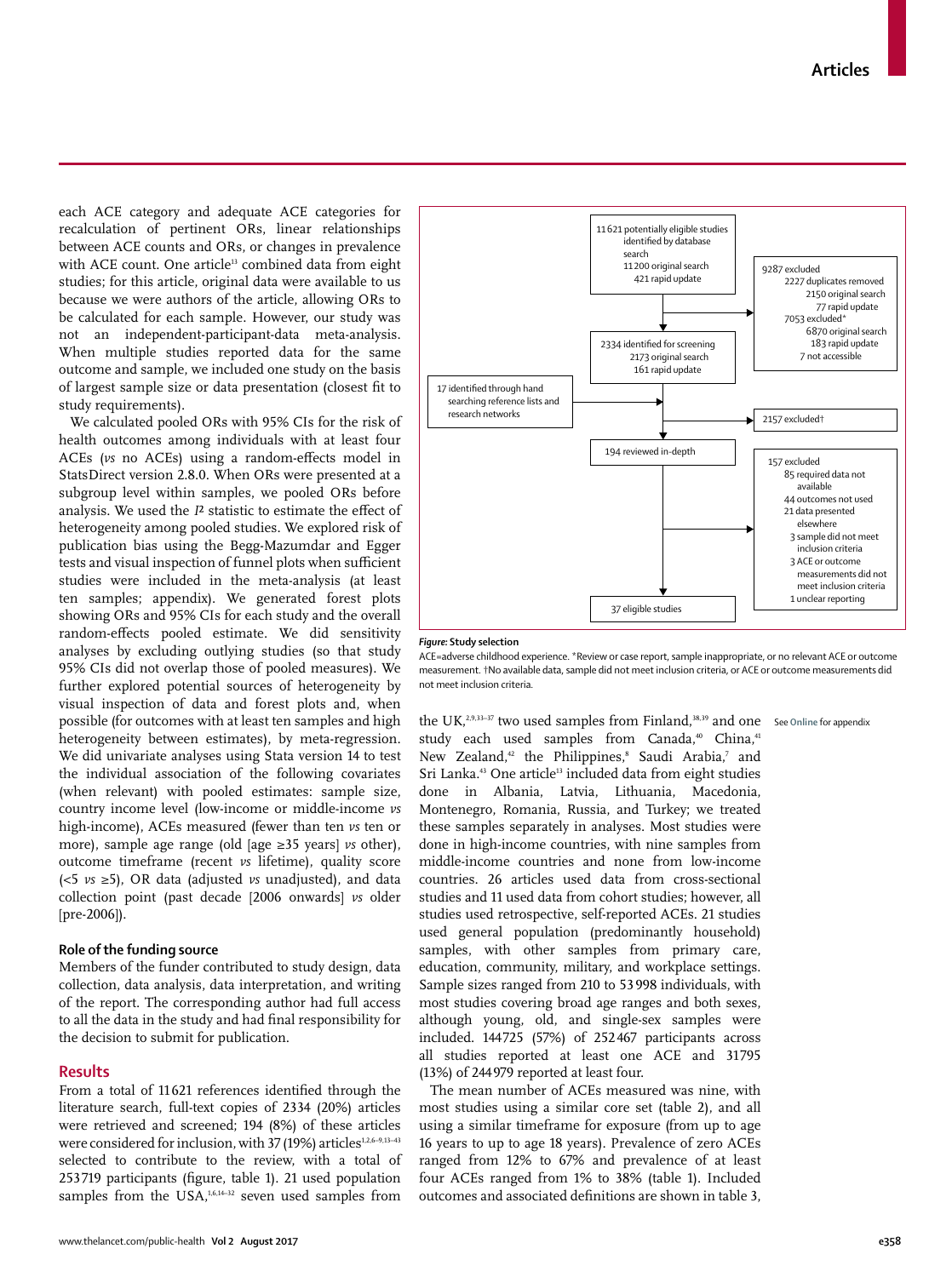|                                       | Study characteristics |               |                       |                   |                      |         |                                          |                                            |                                                     | Quality assessment*            |                          |                          |                          |                          |                                                                            |                          |                           |
|---------------------------------------|-----------------------|---------------|-----------------------|-------------------|----------------------|---------|------------------------------------------|--------------------------------------------|-----------------------------------------------------|--------------------------------|--------------------------|--------------------------|--------------------------|--------------------------|----------------------------------------------------------------------------|--------------------------|---------------------------|
|                                       | Country               | Study<br>type | Population            | Sample<br>size(n) | Age range<br>(years) | Sex     | measured<br>ACEs<br>$\widehat{\epsilon}$ | prevalence<br>0 ACE<br>$(96)$ <sup>+</sup> | prevalence<br>$\simeq$ 4 ACE<br>$(96)$ <sup>+</sup> | representativeness#<br>Sample  | Biass                    | ACET                     | Response                 | Refusers**               | Subjects <sup>††</sup>                                                     | Control#                 | quality<br>Total<br>score |
| Almuneef et al<br>$(2014)^7$          | Arabia<br>Saudi       | S)            | General               | 931               | $\geq 18$            | M and F | $\overline{12}$                          | 18%                                        | 32%                                                 | $\circ$                        | $\circ$                  | $\overline{\phantom{0}}$ | $\circ$                  | $\circ$                  | $\overline{\phantom{0}}$                                                   | $\overline{\phantom{0}}$ | $\sim$                    |
| Andaetal<br>$(2002)^{14}$             | USA                   | $\cup$        | SMH                   | 7399              | $\geq 19$            | Σ       | $\infty$                                 | 37%                                        | 9%                                                  | $\overline{\phantom{0}}$       | $\overline{ }$           | $\overline{\phantom{0}}$ | $\overline{ }$           | $\overline{ }$           | $\overline{ }$                                                             | $\overline{ }$           |                           |
| Andaetal<br>$(2006)^1$                | USA                   | $\cup$        | HMO                   | 17337             | $\geq 19$            | M and F | $\infty$                                 | 36%                                        | 13%                                                 | $\overline{\phantom{0}}$       | 1                        | $\overline{\phantom{0}}$ | $\mathbf{r}$             | $\circ$                  | $\overline{\phantom{0}}$                                                   | $\overline{\phantom{0}}$ | $\circ$                   |
| Bellis et al<br>$(2014)^{33}$         | $\preceq$             | უ             | General               | 1500              | $18 - 70$            | MandF   | 日                                        | 53%                                        | 12%                                                 | Ţ                              | 1                        | $\overline{ }$           | $\mathbf{\mathbf{t}}$    | $\circ$                  | $\overline{ }$                                                             | $\overline{\phantom{a}}$ | $\circ$                   |
| Bellis et al<br>$(2014)^9$            | $\leq$                | S)            | General               | 3885              | $18 - 69$            | M and F | $\sigma$                                 | 54%                                        | $8%$                                                | $\overline{ }$                 | 1                        | 1                        | I                        | $\circ$                  | 1                                                                          | 1                        | $\circ$                   |
| <b>Bellis</b> et al<br>$(2014)^{13}$  | Various               | უ             | Students              | 10696             | $18 - 25$            | M and F | $\overline{c}$                           | 47%§§                                      | 7%¶¶                                                | $\circ$                        | $\circ$                  | $\overline{\phantom{a}}$ | $\overline{ }$           | $\circ$                  | $\mathbf{\overline{u}}$                                                    | $\overline{ }$           | 4                         |
| Bellis et al<br>$(2015)^2$            | $\preceq$             | S             | General               | 3885              | $18 - 69$            | MandF   | $\sigma$                                 | 54%                                        | $8\%$                                               | $\overline{1}$                 | 1                        | $\mathbf{r}$             | $\overline{1}$           | $\circ$                  | $\overline{\phantom{0}}$                                                   | $\overline{\phantom{0}}$ | $\circ$                   |
| Bellis et al<br>$(2015)^{34}$         | $\preceq$             | S)            | General               | 2028              | $18 - 69$            | M and F | $\sigma$                                 | 54%                                        | 14%                                                 | $\circ$                        |                          | $\overline{ }$           | $\circ$                  | $\circ$                  | $\overline{ }$                                                             | $\overline{ }$           | 4                         |
| Cabrera et al<br>$(2007)^{15}$        | USA                   | S)            | Military              | 6921              | $\geq 18$            | Σ       | $\circ$                                  | 47%                                        | 7%                                                  | $\circ$                        | $\circ$                  | $\overline{\phantom{0}}$ | $\circ$                  | $\circ$                  | $\overline{\phantom{0}}$                                                   | $\overline{\phantom{0}}$ | $\sim$                    |
| Campbell et al<br>$(2016)^{16}$       | USA                   | S)            | General               | 48526             | $\geq 18$            | MandF   | 급                                        | 45%                                        | 14%                                                 | $\overline{ }$                 | $\overline{ }$           | $\overline{\phantom{0}}$ | $\circ$                  | $\circ$                  | $\mathbf{\mathbf{\mathbf{\mathbf{\mathbf{\mathbf{\mathbf{\mathbf{+}}}}}}}$ | $\overline{\phantom{0}}$ | $\overline{5}$            |
| Chartier et al<br>$(2010)^{40}$       | Canada                | <b>ვე</b>     | General               | 9953              | $\geq 15$            | MandF   | $\circ$                                  | 28%                                        | 7%                                                  | $\overline{\phantom{0}}$       | 1                        | $\overline{\phantom{0}}$ | $\circ$                  | $\circ$                  | $\overline{\phantom{0}}$                                                   | $\overline{\phantom{0}}$ | $\overline{5}$            |
| Cunningham et<br>al $(2014)^{17}$     | USA                   | S)            | General               | 45561             | $\geq 18$            | M and F | $\infty$                                 | 37%                                        | 14%                                                 | $\overline{\phantom{0}}$       | $\overline{\phantom{0}}$ | $\overline{\phantom{0}}$ | $\overline{\phantom{0}}$ | $\circ$                  | $\overline{\phantom{0}}$                                                   | $\overline{ }$           | $\circ$                   |
| Dube et al<br>$(2003)^{18}$           | USA                   | $\cup$        | HMO                   | 17337             | $\geq 19$            | MandF   | $\infty$                                 | 36%                                        | 13%                                                 | $\overline{\phantom{0}}$       | $\overline{\phantom{0}}$ | $\overline{ }$           | $\overline{\phantom{0}}$ | $\overline{\phantom{0}}$ | $\overline{\phantom{0}}$                                                   | $\overline{\phantom{0}}$ | $\overline{\phantom{a}}$  |
| Felitti et al<br>$(1998)^6$           | USA                   | $\cup$        | HMO                   | 9508              | $\geq 19$            | MandF   | $\overline{\phantom{0}}$                 | 48%                                        | 6%                                                  | $\overline{ }$                 | $\mathbf{\mathbf{t}}$    | $\overline{\phantom{0}}$ | $\overline{ }$           | $\overline{\phantom{0}}$ | $\overline{ }$                                                             | $\overline{ }$           | $\overline{ }$            |
| Fonseka et al<br>(2015) <sup>43</sup> | Sri Lanka             | S)            | General               | 1252              | $18 - 49$            | Σ       | $\infty$                                 | $\widetilde{\Xi}$                          | 31%                                                 | $\circ$                        | $\overline{ }$           | $\overline{\phantom{a}}$ | $\overline{ }$           | $\circ$                  | $\overline{\phantom{0}}$                                                   | $\overline{\phantom{0}}$ | $\overline{5}$            |
| Ford et al<br>$(2011)^{19}$           | USA                   | უ             | General               | 25809             | $\geq 18$            | MandF   | $\infty$                                 | 41%                                        | 15%                                                 | $\overline{ }$                 | $\overline{ }$           | $\overline{ }$           | $\overline{ }$           | $\circ$                  | $\overline{ }$                                                             | $\overline{\phantom{a}}$ | $\circ$                   |
| Ford et al<br>$(2016)^{35}$           | $\preceq$             | S)            | General               | 5454              | $18 - 69$            | M and F | 9                                        | 57%                                        | 9%                                                  | $\overline{\phantom{0}}$       | 1                        | 1                        | 1                        | $\circ$                  | I                                                                          | $\overline{\phantom{0}}$ | $\mathbf \circ$           |
| Gilbert et al<br>$(2015)^{20}$        | USA                   | <b>ვ</b>      | General               | 53998             | $\geq 18$            | MandF   | G                                        | 41%                                        | 15%                                                 | $\overline{\phantom{0}}$       | 1                        | 1                        | $\circ$                  | $\circ$                  | $\overline{ }$                                                             | $\overline{\phantom{a}}$ | 5                         |
| Goodwin et al<br>$(2004)^{42}$        | Zealand<br>New        | $\cup$        | General               | 1053              | $21$ (mean)          | M and F | 10                                       | 26%                                        | 21%                                                 | 1                              | 1                        | 1                        | $\overline{1}$           | $\circ$                  | $\circ$                                                                    | $\overline{\phantom{0}}$ | 5                         |
| Harkonmäki et<br>al $(2007)^{38}$     | Finland               | უ             | General               | 8817              | 40-54                | MandF   | $\circ$                                  | 37%                                        | $8\%$                                               | $\mathbf{\mathbf{\mathsf{H}}}$ |                          | $\circ$                  | $\circ$                  | $\circ$                  | $\overline{\phantom{0}}$                                                   | $\overline{\phantom{0}}$ | 4                         |
| Hillis et al<br>$(2004)^{21}$         | USA                   | $\cup$        | HMO                   | 9159              | $\geq 18$            | Щ       | $\infty$                                 | 34%                                        | 15%                                                 | $\overline{ }$                 | $\overline{ }$           | $\overline{ }$           | $\overline{ }$           | $\circ$                  | $\overline{\phantom{0}}$                                                   | $\overline{\phantom{0}}$ | $\circ$                   |
| Hughes et al<br>$(2016)^{*}$          | $\preceq$             | S)            | General               | 3885              | $18 - 69$            | MandF   | $\sigma$                                 | 54%                                        | $8\%$                                               | $\overline{ }$                 | $\mathbf{\mathbf{t}}$    | Ţ                        | $\mathbf{\mathbf{t}}$    | $\circ$                  | $\overline{\phantom{a}}$                                                   | $\overline{\phantom{0}}$ | $\circ$                   |
| Koss et al<br>$(2003)^{2}$            | USA                   | S)            | communities<br>Tribal | 1660              | $20 - 81$            | M and F | $\sigma$                                 | 14%                                        | $\widetilde{\Xi}$                                   | $\overline{\phantom{0}}$       | 1                        | 1                        | I                        | $\circ$                  | $\overline{1}$                                                             | $\overline{\phantom{0}}$ | $\circ$                   |
|                                       |                       |               |                       |                   |                      |         |                                          |                                            |                                                     |                                |                          |                          |                          |                          | (Table 1 continues on next page)                                           |                          |                           |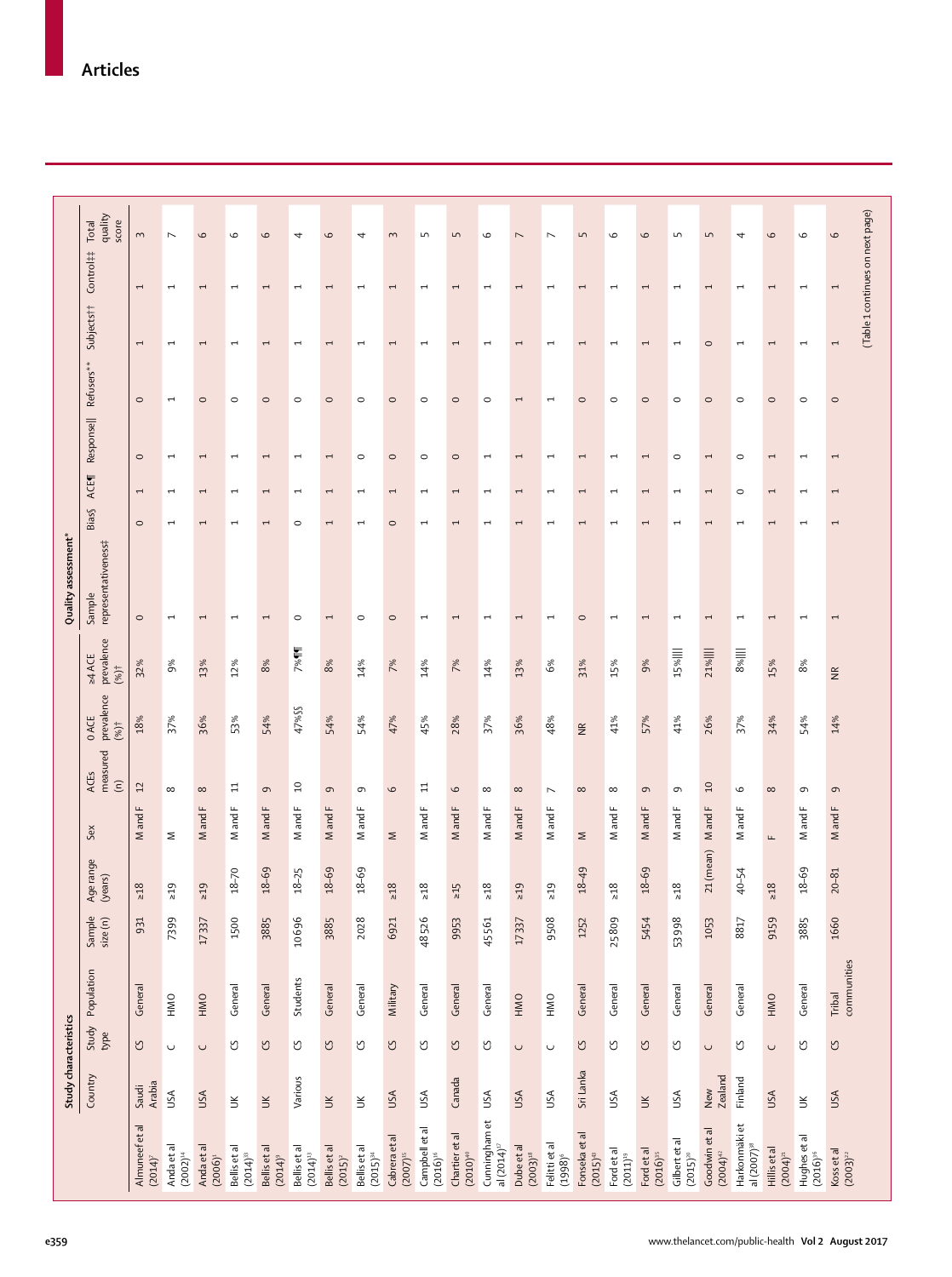| $\circ$<br>$\circ$<br>$\circ$<br>$\overline{\phantom{0}}$<br>$\overline{\phantom{0}}$<br>Ţ<br>$\mathbf{r}$<br>$\overline{\phantom{0}}$<br>1<br>$\overline{\phantom{0}}$<br>Ţ<br>1<br>$\overline{ }$<br>1<br>Refusers**<br>$\circ$<br>$\circ$<br>$\circ$<br>$\circ$<br>$\circ$<br>$\circ$<br>$\circ$<br>$\circ$<br>$\circ$<br>$\circ$<br>$\circ$<br>$\circ$<br>$\circ$<br>$\circ$<br>Response  <br>$\circ$<br>$\circ$<br>$\circ$<br>$\circ$<br>$\circ$<br>$\circ$<br>$\circ$<br>$\circ$<br>$\overline{\phantom{0}}$<br>1<br>$\overline{ }$<br>$\overline{\phantom{0}}$<br>$\overline{ }$<br>I<br>ACET<br>$\circ$<br>$\circ$<br>$\circ$<br>$\overline{\phantom{0}}$<br>$\overline{ }$<br>1<br>I<br>1<br>$\overline{\phantom{0}}$<br>$\overline{ }$<br>1<br>$\overline{\phantom{0}}$<br>1<br>1<br>Biass<br>$\circ$<br>$\circ$<br>$\circ$<br>$\circ$<br>$\circ$<br>$\circ$<br>$\circ$<br>$\circ$<br>1<br>$\mathbf{r}$<br>I<br>1<br>$\mathbf{\mathbf{t}}$<br>1<br>representativeness#<br>Sample<br>$\circ$<br>$\circ$<br>$\circ$<br>$\circ$<br>$\circ$<br>$\circ$<br>$\overline{\phantom{0}}$<br>$\overline{\phantom{0}}$<br>1<br>Ţ<br>1<br>$\overline{\phantom{0}}$<br>1<br>$\mathbf{r}$<br>prevalence<br>$1\%$    <br>15%   <br>$\simeq$ 4 ACE<br>38%<br>$8%$<br>9%<br>32%<br>19%<br>20%<br>10%<br>14%<br>18%<br>9%<br>16%<br>$(96)$ <sup>+</sup><br>$\widetilde{\Xi}$<br>prevalence<br>0 ACE<br>21%<br>47%<br>42%<br>27%<br>24%<br>31%<br>33%<br>32%<br>42%<br>12%<br>67%<br>42%<br>33%<br>57%<br>$(96)$ <sup>+</sup><br>measured<br>ACEs<br>$9***$<br>$\widehat{\epsilon}$<br>$\overline{c}$<br>$\overline{10}$<br>$\overline{10}$<br>$\overline{10}$<br>$\overline{c}$<br>$\Xi$<br>$\Xi$<br>$\circ$<br>$\infty$<br>$\circ$<br>$\infty$<br>$\sigma$<br>$\infty$<br>M and F<br>M and F<br>MandF<br>MandF<br>MandF<br>M and F<br>M and F<br>M and F<br>M and F<br>MandF<br>MandF<br>M and F<br>M and I<br>Sex<br>ž<br>48 (mean)<br>22 (F); 23<br>(M; means)<br>Age range<br>45-69<br>$22 - 24$<br>40-79<br>30-64<br>$20 - 38$<br>(years)<br>$\geq 18$<br>$\widetilde{\Xi}$<br>$\geq 18$<br>$\geq 19$<br>$\geq 35$<br>59 <sup>5</sup><br>$\geq$ 21<br>Sample<br>210<br>7870<br>5130<br>7080<br>5928<br>size(n)<br>1142<br>4706<br>1068<br>215<br>394<br>1784<br>7272<br>2073<br>22227<br>Public schools<br>Civil servants<br>Primary care<br>Primary care<br>Population<br><b>Head Start</b><br>minority<br>students<br>Medical<br>General<br>parents<br>General<br>General<br>General<br>General<br>General<br>Urban<br>SMH<br>Study<br>type<br>უ<br>CS<br>უ<br>S)<br>უ<br>S)<br>S)<br>უ<br>S<br>$\cup$<br>$\cup$<br>$\cup$<br>$\cup$<br>$\cup$<br>(Continued from previous page)<br>Philippines<br>Country<br>Finland<br>China<br>USA<br>USA<br>USA<br>USA<br>USA<br>USA<br>USA<br>USA<br>USA<br>USA<br>$\preceq$<br>Yeetal $(2014)^{32}$<br>Suetal $(2015)^{30}$<br>Mouton et al<br>LaNoue et al<br>Wade Jr et al<br>Raposo et al<br>Mersky et al<br>Randell et al<br>Ramiro et al<br>Pirkola et al<br>Leung et al<br>Miller et al<br>Ports et al<br>Xiao et al<br>$(2016)^{*}$<br>$(2014)^{29}$<br>$(2005)^{39}$<br>$(2016)^{31}$<br>$(2008)^{\scriptscriptstyle 41}$<br>$(2016)^{37}$<br>$(2012)^{23}$<br>$(2013)^{24}$<br>$(2015)^{28}$<br>$(2011)^{25}$<br>$(2016)^{2}$<br>$(2010)^8$ |  |  |  |  |  | Quality assessment* |  |  |                        |                          |                           |
|------------------------------------------------------------------------------------------------------------------------------------------------------------------------------------------------------------------------------------------------------------------------------------------------------------------------------------------------------------------------------------------------------------------------------------------------------------------------------------------------------------------------------------------------------------------------------------------------------------------------------------------------------------------------------------------------------------------------------------------------------------------------------------------------------------------------------------------------------------------------------------------------------------------------------------------------------------------------------------------------------------------------------------------------------------------------------------------------------------------------------------------------------------------------------------------------------------------------------------------------------------------------------------------------------------------------------------------------------------------------------------------------------------------------------------------------------------------------------------------------------------------------------------------------------------------------------------------------------------------------------------------------------------------------------------------------------------------------------------------------------------------------------------------------------------------------------------------------------------------------------------------------------------------------------------------------------------------------------------------------------------------------------------------------------------------------------------------------------------------------------------------------------------------------------------------------------------------------------------------------------------------------------------------------------------------------------------------------------------------------------------------------------------------------------------------------------------------------------------------------------------------------------------------------------------------------------------------------------------------------------------------------------------------------------------------------------------------------------------------------------------------------------------------------------------------------------------------------------------------------------------------------------------------------------------------------------------------------------------------------------------------------------------------------------------------------------------------------------------------------------------------------------------------------------------------------------------------------------------------------------------------------------------------|--|--|--|--|--|---------------------|--|--|------------------------|--------------------------|---------------------------|
|                                                                                                                                                                                                                                                                                                                                                                                                                                                                                                                                                                                                                                                                                                                                                                                                                                                                                                                                                                                                                                                                                                                                                                                                                                                                                                                                                                                                                                                                                                                                                                                                                                                                                                                                                                                                                                                                                                                                                                                                                                                                                                                                                                                                                                                                                                                                                                                                                                                                                                                                                                                                                                                                                                                                                                                                                                                                                                                                                                                                                                                                                                                                                                                                                                                                                          |  |  |  |  |  |                     |  |  | Subjects <sup>††</sup> | Control##                | quality<br>score<br>Total |
|                                                                                                                                                                                                                                                                                                                                                                                                                                                                                                                                                                                                                                                                                                                                                                                                                                                                                                                                                                                                                                                                                                                                                                                                                                                                                                                                                                                                                                                                                                                                                                                                                                                                                                                                                                                                                                                                                                                                                                                                                                                                                                                                                                                                                                                                                                                                                                                                                                                                                                                                                                                                                                                                                                                                                                                                                                                                                                                                                                                                                                                                                                                                                                                                                                                                                          |  |  |  |  |  |                     |  |  |                        |                          |                           |
|                                                                                                                                                                                                                                                                                                                                                                                                                                                                                                                                                                                                                                                                                                                                                                                                                                                                                                                                                                                                                                                                                                                                                                                                                                                                                                                                                                                                                                                                                                                                                                                                                                                                                                                                                                                                                                                                                                                                                                                                                                                                                                                                                                                                                                                                                                                                                                                                                                                                                                                                                                                                                                                                                                                                                                                                                                                                                                                                                                                                                                                                                                                                                                                                                                                                                          |  |  |  |  |  |                     |  |  |                        | $\overline{\phantom{0}}$ | $\sim$                    |
|                                                                                                                                                                                                                                                                                                                                                                                                                                                                                                                                                                                                                                                                                                                                                                                                                                                                                                                                                                                                                                                                                                                                                                                                                                                                                                                                                                                                                                                                                                                                                                                                                                                                                                                                                                                                                                                                                                                                                                                                                                                                                                                                                                                                                                                                                                                                                                                                                                                                                                                                                                                                                                                                                                                                                                                                                                                                                                                                                                                                                                                                                                                                                                                                                                                                                          |  |  |  |  |  |                     |  |  |                        | $\overline{\phantom{a}}$ | $\sim$                    |
|                                                                                                                                                                                                                                                                                                                                                                                                                                                                                                                                                                                                                                                                                                                                                                                                                                                                                                                                                                                                                                                                                                                                                                                                                                                                                                                                                                                                                                                                                                                                                                                                                                                                                                                                                                                                                                                                                                                                                                                                                                                                                                                                                                                                                                                                                                                                                                                                                                                                                                                                                                                                                                                                                                                                                                                                                                                                                                                                                                                                                                                                                                                                                                                                                                                                                          |  |  |  |  |  |                     |  |  |                        | $\overline{\phantom{0}}$ | $\sim$                    |
|                                                                                                                                                                                                                                                                                                                                                                                                                                                                                                                                                                                                                                                                                                                                                                                                                                                                                                                                                                                                                                                                                                                                                                                                                                                                                                                                                                                                                                                                                                                                                                                                                                                                                                                                                                                                                                                                                                                                                                                                                                                                                                                                                                                                                                                                                                                                                                                                                                                                                                                                                                                                                                                                                                                                                                                                                                                                                                                                                                                                                                                                                                                                                                                                                                                                                          |  |  |  |  |  |                     |  |  |                        | 1                        | $\circ$                   |
|                                                                                                                                                                                                                                                                                                                                                                                                                                                                                                                                                                                                                                                                                                                                                                                                                                                                                                                                                                                                                                                                                                                                                                                                                                                                                                                                                                                                                                                                                                                                                                                                                                                                                                                                                                                                                                                                                                                                                                                                                                                                                                                                                                                                                                                                                                                                                                                                                                                                                                                                                                                                                                                                                                                                                                                                                                                                                                                                                                                                                                                                                                                                                                                                                                                                                          |  |  |  |  |  |                     |  |  |                        | $\overline{\phantom{0}}$ | 3                         |
|                                                                                                                                                                                                                                                                                                                                                                                                                                                                                                                                                                                                                                                                                                                                                                                                                                                                                                                                                                                                                                                                                                                                                                                                                                                                                                                                                                                                                                                                                                                                                                                                                                                                                                                                                                                                                                                                                                                                                                                                                                                                                                                                                                                                                                                                                                                                                                                                                                                                                                                                                                                                                                                                                                                                                                                                                                                                                                                                                                                                                                                                                                                                                                                                                                                                                          |  |  |  |  |  |                     |  |  |                        | $\overline{\phantom{a}}$ | $\sim$                    |
|                                                                                                                                                                                                                                                                                                                                                                                                                                                                                                                                                                                                                                                                                                                                                                                                                                                                                                                                                                                                                                                                                                                                                                                                                                                                                                                                                                                                                                                                                                                                                                                                                                                                                                                                                                                                                                                                                                                                                                                                                                                                                                                                                                                                                                                                                                                                                                                                                                                                                                                                                                                                                                                                                                                                                                                                                                                                                                                                                                                                                                                                                                                                                                                                                                                                                          |  |  |  |  |  |                     |  |  |                        | $\overline{ }$           | S                         |
|                                                                                                                                                                                                                                                                                                                                                                                                                                                                                                                                                                                                                                                                                                                                                                                                                                                                                                                                                                                                                                                                                                                                                                                                                                                                                                                                                                                                                                                                                                                                                                                                                                                                                                                                                                                                                                                                                                                                                                                                                                                                                                                                                                                                                                                                                                                                                                                                                                                                                                                                                                                                                                                                                                                                                                                                                                                                                                                                                                                                                                                                                                                                                                                                                                                                                          |  |  |  |  |  |                     |  |  |                        | 1                        | 5                         |
|                                                                                                                                                                                                                                                                                                                                                                                                                                                                                                                                                                                                                                                                                                                                                                                                                                                                                                                                                                                                                                                                                                                                                                                                                                                                                                                                                                                                                                                                                                                                                                                                                                                                                                                                                                                                                                                                                                                                                                                                                                                                                                                                                                                                                                                                                                                                                                                                                                                                                                                                                                                                                                                                                                                                                                                                                                                                                                                                                                                                                                                                                                                                                                                                                                                                                          |  |  |  |  |  |                     |  |  |                        | $\overline{\phantom{0}}$ | $\sim$                    |
|                                                                                                                                                                                                                                                                                                                                                                                                                                                                                                                                                                                                                                                                                                                                                                                                                                                                                                                                                                                                                                                                                                                                                                                                                                                                                                                                                                                                                                                                                                                                                                                                                                                                                                                                                                                                                                                                                                                                                                                                                                                                                                                                                                                                                                                                                                                                                                                                                                                                                                                                                                                                                                                                                                                                                                                                                                                                                                                                                                                                                                                                                                                                                                                                                                                                                          |  |  |  |  |  |                     |  |  |                        | $\overline{\phantom{0}}$ | 4                         |
|                                                                                                                                                                                                                                                                                                                                                                                                                                                                                                                                                                                                                                                                                                                                                                                                                                                                                                                                                                                                                                                                                                                                                                                                                                                                                                                                                                                                                                                                                                                                                                                                                                                                                                                                                                                                                                                                                                                                                                                                                                                                                                                                                                                                                                                                                                                                                                                                                                                                                                                                                                                                                                                                                                                                                                                                                                                                                                                                                                                                                                                                                                                                                                                                                                                                                          |  |  |  |  |  |                     |  |  |                        | $\overline{\phantom{0}}$ | $\sim$                    |
|                                                                                                                                                                                                                                                                                                                                                                                                                                                                                                                                                                                                                                                                                                                                                                                                                                                                                                                                                                                                                                                                                                                                                                                                                                                                                                                                                                                                                                                                                                                                                                                                                                                                                                                                                                                                                                                                                                                                                                                                                                                                                                                                                                                                                                                                                                                                                                                                                                                                                                                                                                                                                                                                                                                                                                                                                                                                                                                                                                                                                                                                                                                                                                                                                                                                                          |  |  |  |  |  |                     |  |  |                        | $\overline{\phantom{0}}$ | 4                         |
|                                                                                                                                                                                                                                                                                                                                                                                                                                                                                                                                                                                                                                                                                                                                                                                                                                                                                                                                                                                                                                                                                                                                                                                                                                                                                                                                                                                                                                                                                                                                                                                                                                                                                                                                                                                                                                                                                                                                                                                                                                                                                                                                                                                                                                                                                                                                                                                                                                                                                                                                                                                                                                                                                                                                                                                                                                                                                                                                                                                                                                                                                                                                                                                                                                                                                          |  |  |  |  |  |                     |  |  |                        | $\overline{ }$           | $\circ$                   |
|                                                                                                                                                                                                                                                                                                                                                                                                                                                                                                                                                                                                                                                                                                                                                                                                                                                                                                                                                                                                                                                                                                                                                                                                                                                                                                                                                                                                                                                                                                                                                                                                                                                                                                                                                                                                                                                                                                                                                                                                                                                                                                                                                                                                                                                                                                                                                                                                                                                                                                                                                                                                                                                                                                                                                                                                                                                                                                                                                                                                                                                                                                                                                                                                                                                                                          |  |  |  |  |  |                     |  |  |                        | 1                        | $\circ$                   |
| ACE=adverse childhood experience. C5=cross-sectional. M=male. F=female. C=cohort. HMO=Health Maintenance Organization. NR=not reported. "Quality asessment scoring: 1=study met the criteria, 0=study did not meet the criteri<br>available data. * Information provided about individuals that chose not to participate in the study. † Demographic description of sample provided. ##Appropriate control group<br>used. SFor individual country samples: Albania 30%, Latvia 28%, Lithuania 47%, Macedonia 60%, Montenegro 57%, Romania 46%, Russia 50%, and Turkey 57%. The weighted average across all studies (excluding duplicate samples an<br>is 43%. ¶TFor individual country samples: Albania 7%, Latvia 14%, Lithuania 7%, Macedonia 2%, Montenegro 5%, Romania 8%, Russia 5%, and Turkey 5%. The weighted average across all studies (excluding duplicate samples and mi<br>t Decimals have been rounded. 15tudy used a random-sample or whole-population approach. SStudy sample not considered to have additional bias. Walidated or well described ACE measurement tool. [Response rate of 50% or highe<br>$\parallel$ [Estimates based on data reported across other ACE count values. ***Study measured an additional five ACEs, but relevant analyses limited to nine conventional ACEs.<br>calculating response rates varied between studies, thus rating is based on                                                                                                                                                                                                                                                                                                                                                                                                                                                                                                                                                                                                                                                                                                                                                                                                                                                                                                                                                                                                                                                                                                                                                                                                                                                                                                                                                                                                                                                                                                                                                                                                                                                                                                                                                                                                                                                                                                 |  |  |  |  |  |                     |  |  |                        |                          |                           |
| Table 1: Characteristics of included articles                                                                                                                                                                                                                                                                                                                                                                                                                                                                                                                                                                                                                                                                                                                                                                                                                                                                                                                                                                                                                                                                                                                                                                                                                                                                                                                                                                                                                                                                                                                                                                                                                                                                                                                                                                                                                                                                                                                                                                                                                                                                                                                                                                                                                                                                                                                                                                                                                                                                                                                                                                                                                                                                                                                                                                                                                                                                                                                                                                                                                                                                                                                                                                                                                                            |  |  |  |  |  |                     |  |  |                        |                          |                           |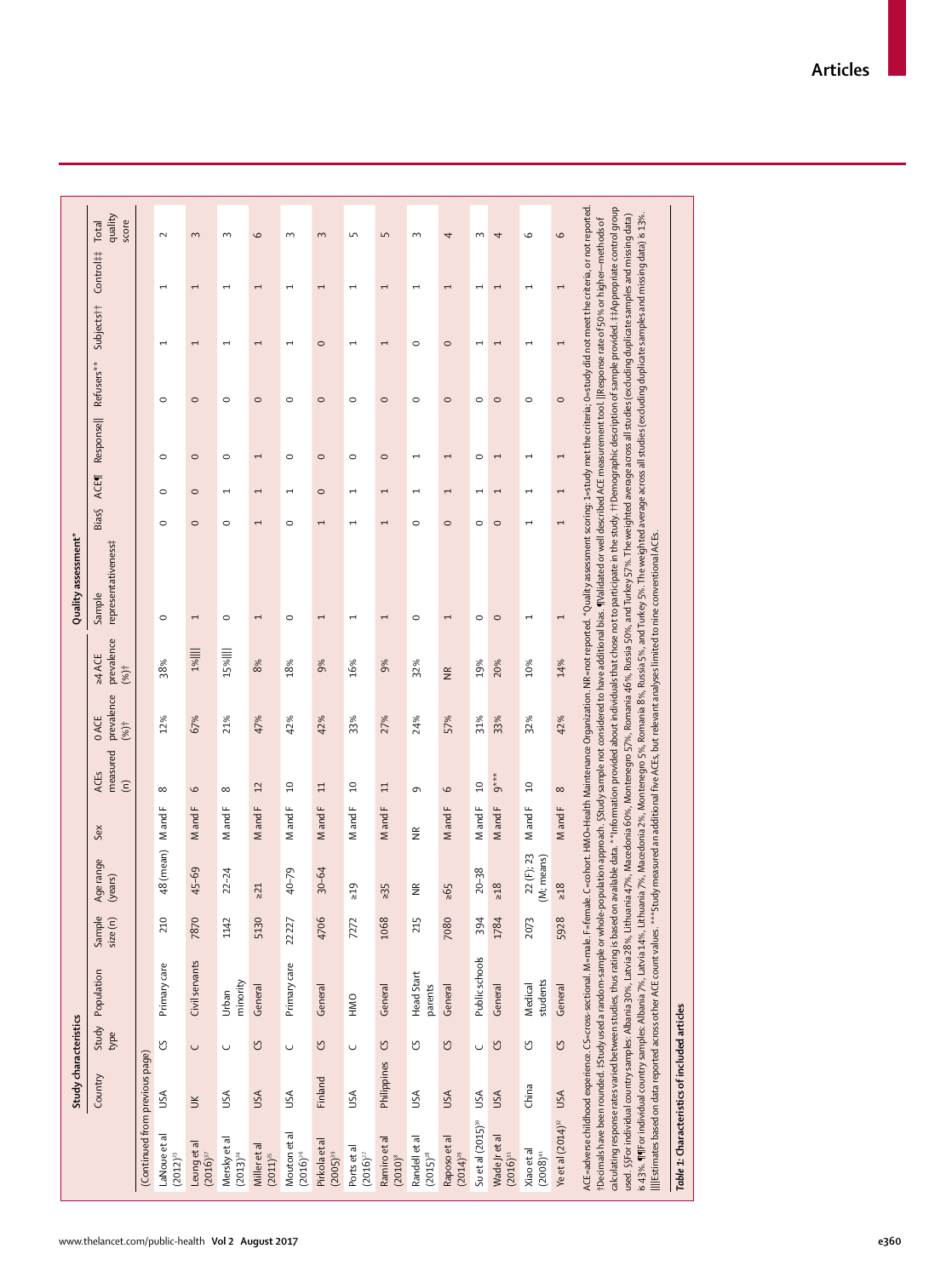|                                                                                                                                                                                                                                                                                                                                                                                                                                                                                                               | Studies (n)    |
|---------------------------------------------------------------------------------------------------------------------------------------------------------------------------------------------------------------------------------------------------------------------------------------------------------------------------------------------------------------------------------------------------------------------------------------------------------------------------------------------------------------|----------------|
| Childhood physical abuse                                                                                                                                                                                                                                                                                                                                                                                                                                                                                      | 34             |
| Household substance abuse                                                                                                                                                                                                                                                                                                                                                                                                                                                                                     | 34             |
| Childhood sexual abuse                                                                                                                                                                                                                                                                                                                                                                                                                                                                                        | 33             |
| Household mental illness                                                                                                                                                                                                                                                                                                                                                                                                                                                                                      | 31             |
| Exposure to domestic violence                                                                                                                                                                                                                                                                                                                                                                                                                                                                                 | 31             |
| Emotional, psychological, or verbal abuse                                                                                                                                                                                                                                                                                                                                                                                                                                                                     | 30             |
| Parental separation or divorce                                                                                                                                                                                                                                                                                                                                                                                                                                                                                | 28             |
| Household criminality                                                                                                                                                                                                                                                                                                                                                                                                                                                                                         | 27             |
| Neglect                                                                                                                                                                                                                                                                                                                                                                                                                                                                                                       | 14             |
| Family financial problems                                                                                                                                                                                                                                                                                                                                                                                                                                                                                     | $\overline{4}$ |
| Family conflict or discord                                                                                                                                                                                                                                                                                                                                                                                                                                                                                    | $\overline{4}$ |
| <b>Bullying</b>                                                                                                                                                                                                                                                                                                                                                                                                                                                                                               | 3              |
| Death of parent or close relative or friend                                                                                                                                                                                                                                                                                                                                                                                                                                                                   | $\overline{3}$ |
| Separation from family (eq, out-of-home care)                                                                                                                                                                                                                                                                                                                                                                                                                                                                 | 3              |
| Serious childhood illness or injury                                                                                                                                                                                                                                                                                                                                                                                                                                                                           | $\overline{3}$ |
| Other (measured in fewer than three studies)*                                                                                                                                                                                                                                                                                                                                                                                                                                                                 | $\mathsf{q}$   |
| Ouestions used to establish ACEs varied between studies. *Childhood hunger,<br>child protection record, family instability, frequent fear of family member,<br>household dysfunction, absence of male parental figure, low parental education,<br>low standard of living, low socioeconomic status, non-intact family, parental<br>unemployment, poor parent-child relationship, severe illness in family,<br>single-parent family, victim or witness of violent crime, and witness of<br>community violence. |                |

*Table 2:* **Adverse childhood experience categories measured by included studies**

along with the number of studies, samples, and countries for each outcome.

Pooled ORs for individuals with four or more ACEs (*vs* individuals with no ACEs) for each outcome are presented in table 4. Corresponding forest plots are provided in the appendix. Funnel plots showing risk of publication bias for outcomes with at least ten samples are also given in the appendix. Smoking, alcohol use, and drug use ORs ranged from  $2.20$  (95% CI  $1.74-2.78$ ) for heavy alcohol use to  $10.22$  (7.62–13.71) for problematic drug use, all with high heterogeneity between estimates (except for problematic drug use, which had low heterogeneity). Although statistical tests were nonsignificant, visual assessment of the funnel plot indicated that smaller studies tended to report greater risk of smoking than did larger studies (appendix). Despite variation in outcome measurement for heavy alcohol use (table 3), this variation had no visible effect on study estimates. We did not note any evidence of reporting biases for illicit drug use (appendix).

Pooled ORs for sexual health outcomes ranged from 3·64 (95% CI 3·02–4·40) for multiple sexual partners to 5·92 (3·21–10·92) for sexually transmitted infections (table 4). Heterogeneity between estimates was low for multiple sexual partners and high for other outcomes. For teenage pregnancy, four studies<sup>9,33-35</sup> had measured unintended teenage pregnancy and these studies reported higher estimates than did those measuring any teenage pregnancy $s<sub>14,21</sub>$  (appendix). For early sexual initiation, visual assessment of the funnel plot suggested that small studies showing significant effects were missing (appendix).

Physical inactivity had the weakest relationship with multiple ACEs (table 4). We noted moderate heterogeneity between estimates, but no evidence of reporting biases (appendix). For overweight or obesity, the pooled OR was slightly higher, with high heterogeneity between estimates. Higher ORs were reported by studies using higher body-mass indices (appendix). We noted an about four-times higher risk in individuals with at least four ACEs across the three indicators of mental distress or disorders (table 4). Heterogeneity between estimates was low for low life satisfaction and high for anxiety and depression. For anxiety, estimates were lower for studies measuring more recent anxiety than for those measuring longer-term anxiety (appendix). We did not identify this difference among estimates for depression, with no evidence of asymmetry in the funnel plot (appendix).

Pooled ORs were 7·51 (95% CI 5·60–10·08) for violence victimisation and 8·10 (5·87–11·18) for violence perpetration (table 4). Heterogeneity was moderate between estimates. Suicide attempt had the strongest relation with ACEs. However, five of the seven samples comprised students aged 18-25;<sup>13</sup> pooling of the remaining two samples<sup>8,18</sup> resulted in an OR of  $12.53$ (6·71–23·37; appendix). Across the five chronic diseases examined, the lowest pooled OR was for diabetes and the highest was for respiratory disease. Other diseases had between a two-times and three-times increase in odds with at least four ACEs (table 4). Heterogeneity was low between estimates pooled for all chronic diseases. A similar increase in risk was identified for poor selfreported health, with low heterogeneity.

We assessed studies against seven quality criteria (table 1). Summed quality scores ranged from 2 to 7, with three articles obtaining the maximum 7 points. 11 articles reported on studies that had not used random or wholepopulation approaches. All included studies are likely to be affected by bias given relations between ACEs and harms that remove people from population surveys (eg, homelessness, institutionalisation, and premature death). Thus, studies scored positively if they did not appear to include further bias in their recruitment strategies, with 11 articles not meeting this criterion. All articles used an appropriate control group and all but four used validated or clearly defined ACE measurement tools. 15 had response rates of less than 50% and although only four did not adequately describe study participants, 34 provided no information about nonparticipating individuals.

Sensitivity analyses (excluding outlying studies) reduced pooled ORs for physical inactivity, diabetes, heavy alcohol use, smoking, and illicit drug use and increased those for early sexual initiation, depression,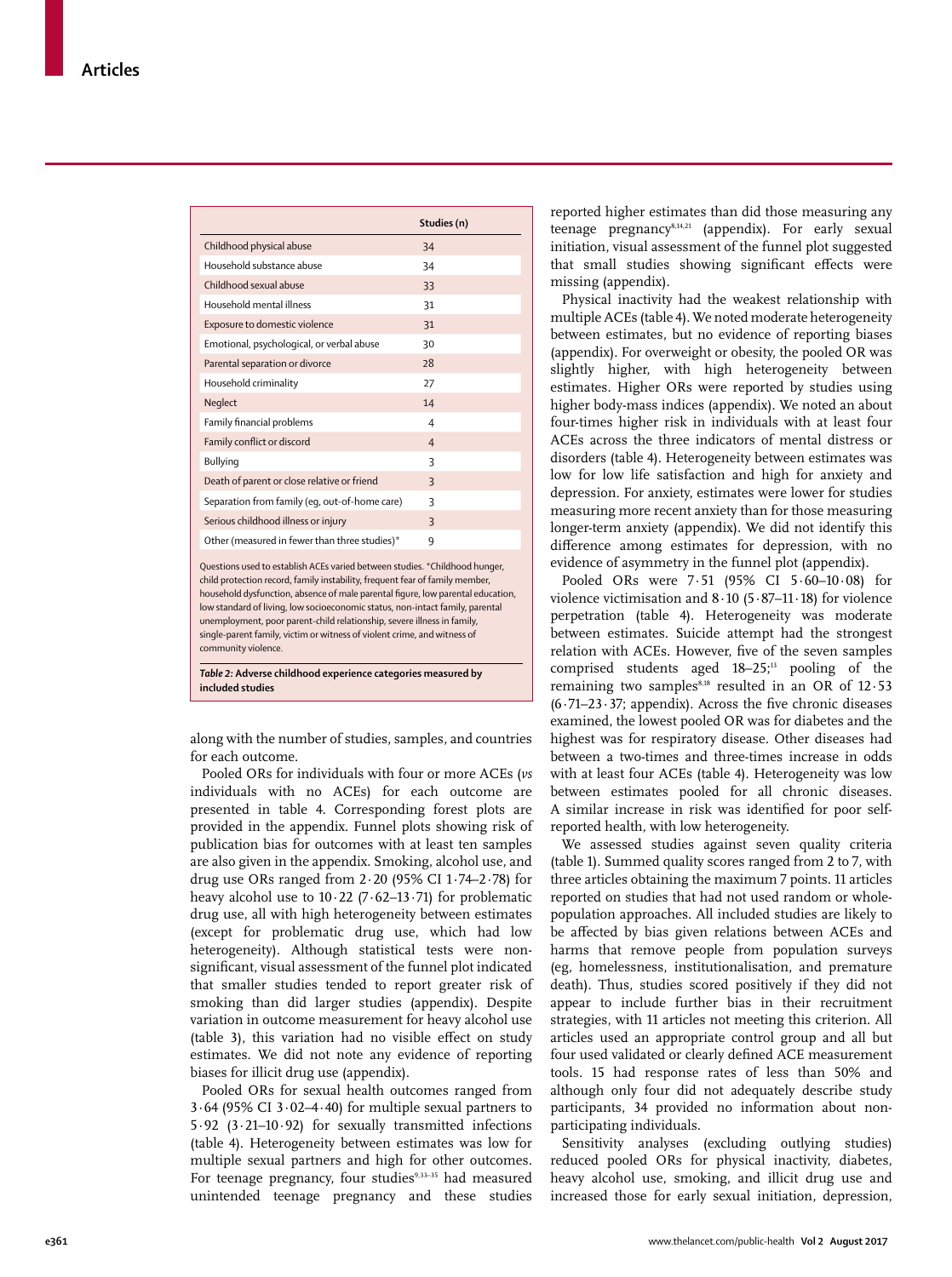|                                                                                                                                                                                                                                                                         | (n)            | (n)            | Samples Articles Countries Combined<br>(n) | study<br>sample size* | <b>References</b>                   |
|-------------------------------------------------------------------------------------------------------------------------------------------------------------------------------------------------------------------------------------------------------------------------|----------------|----------------|--------------------------------------------|-----------------------|-------------------------------------|
| Physical inactivity: fewer than three physical exercise sessions per week $(4, C)$ ; physical inactivity $(6, C; 2, NR)$                                                                                                                                                | 12             | $\overline{7}$ | 9                                          | 32760                 | 6,7,9,13,32,33,35                   |
| Overweight or obesity: obesity (1, NR); BMI $\geq$ 25 (2, C), BMI $\geq$ 30 (3, C), BMI $\geq$ 35 (1, C); Weight $\geq$ 170 lbs (1, NR)                                                                                                                                 | 8              | 8              | 5                                          | 84840                 | 1,7,8,16,31,33,35,38                |
| Diabetes: diabetes (6, L); type 2 diabetes (2, L)                                                                                                                                                                                                                       | 8              | 8              | $\overline{4}$                             | 123659                | 2,6-8,16,20,31,35                   |
| Cardiovascular disease: coronary heart disease (3, L), coronary heart disease or heart attack (1, L); cardiovascular disease (2, L),<br>ischaemic heart disease (2, L)                                                                                                  | 8              | 8              | $\overline{4}$                             | 123663                | 2,6-8,16,20,31,35                   |
| Heavy alcohol use: binge drinking (1, NR); reqular binge drinking (3, C); high risk drinker (1, C); hazardous drinking (1, C);<br>frequent intoxication (1, C); heavy drinking (1, L; 1, NR)                                                                            | 9              | $\overline{9}$ | $\overline{4}$                             | 84904                 | 9,16,32-35,37,38,41                 |
| Poor self-rated health: poor health (1, C); fair or poor health (2, NR); fair or poor general health (1, C); worse than very<br>qood health (1, NR)                                                                                                                     | 5              | 5              | 3                                          | 74005                 | 6,8,20,24,40                        |
| Cancer: any cancer (4, L)                                                                                                                                                                                                                                               | $\overline{4}$ | $\overline{4}$ | $\overline{3}$                             | 17989                 | 2,6,7,35                            |
| Liver or digestive disease: liver disease (1, L); digestive or liver disease (3, L); hepatitis or jaundice (1, L); liver problems or<br>hepatitis (1, L)                                                                                                                | 6              | 6              | $\overline{4}$                             | 20775                 | 2,6-8,33,35                         |
| Smoking: smoking $(12, C; 1, L; 1, 0)$ ; cigarette smoking $(3, C)$ , smoking or e-cigarette use $(1, C)$ ; daily smoking $(3, C)$ ;<br>frequent tobacco use (1, C)                                                                                                     | 22             | 15             | 12                                         | 152830                | 1,8,9,13,16,19,24,26,30-35,38       |
| Respiratory disease: respiratory disease (3, L); chronic respiratory disease (1, L); chronic obstructive pulmonary disease<br>(2, L); chronic bronchitis or emphysema (1, L); tuberculosis (1, L)                                                                       | 8              | $\,8\,$        | $\overline{4}$                             | 72050                 | 2,6-8,17,32,33,35                   |
| Multiple sexual partners: three or more (1, NR), five or more (7, L), 30 or more (1, L)                                                                                                                                                                                 | 9              | 3              | 9                                          | 26903                 | 1, 8, 13                            |
| Anxiety: anxiety (1, C; 1, L; 1, NR), frequent anxiety (1, C), anxiety disorder (2, 1 year; 1, 5 year)                                                                                                                                                                  | $\overline{7}$ | $\overline{7}$ | $\overline{4}$                             | 38092                 | 1,8,24,29,32,39,42                  |
| Early sexual initiation: sexual intercourse before the age of 15 years (1), sexual intercourse before the age of 16 years (11),<br>sexual intercourse before the age of 17 years (1)                                                                                    | - 13           | $\overline{7}$ | 10                                         | 38259                 | 1,8,9,13,33-35                      |
| Teenage pregnancy: having or causing teenage pregnancy younger than 19 years (2); having or causing unintended<br>teenage pregnancy younger than 18 years (4)                                                                                                           | 6              | $\overline{7}$ | 3                                          | 29715                 | 8,9,14,21,33-35                     |
| Low life satisfaction: low life satisfaction (4, C); dissatisfied or very dissatisfied with life (1, C)                                                                                                                                                                 | 5              | 5              | $\overline{2}$                             | 17675                 | 24, 32, 33, 35, 36                  |
| Depression: depression (4, L; 2, C), depressed affect (1, L), major depression (1, 5 years), moderate or severe depression<br>(1, C), depressive symptoms (1, C), frequent depressive symptoms (1, C), depressive disorders (1, 1 year), mood disorder<br>$(1, 1$ year) | 13             | 13             | 5                                          | 104672                | 1,7,8,15,16,23,24,29,31,32,38,39,42 |
| Illicit drug use: drug use (1, L; 1, NR); illicit drug use (1, O; † 1, NR); street drug use (7, L); cannabis use (4, L), frequent<br>cannabis use (1, C)                                                                                                                | 16             | 10             | 11                                         | 42816                 | 1,7,8,9,13,24,30,33-35              |
| Problematic alcohol use: alcoholism (1, L); problem drinker or alcoholic (6, L); self-reported alcoholic (1, L); alcohol<br>disorders (1, 1 year; 1, L)                                                                                                                 | 10             | 5              | $\overline{9}$                             | 33992                 | 1,13,22,39,41                       |
| Sexually transmitted infections: having had a sexually transmitted infection (6, L)                                                                                                                                                                                     | 6              | 6              | $\overline{4}$                             | 28014                 | 7,8,18,31,33,35                     |
| Violence victimisation: been hit (4, 1 year); physical dating violence younger than 21 years (1); sexual violence<br>(1, adulthood)                                                                                                                                     | 6              | 6              | $\overline{2}$                             | 25119                 | 9,25,27,33-35                       |
| Violence perpetration: intimate partner violence (2, L); hit someone (4, 1 year); physical dating violence younger than<br>21 years $(1)$ ; child neglect $(1, C)$                                                                                                      | 8              | 8              | $\overline{3}$                             | 27935                 | 1,9,25,28,33-35,43                  |
| Problematic drug use: injected drug use (1, L), heroin or crack cocaine use (4, L)                                                                                                                                                                                      | 5              | 5              | $\overline{2}$                             | 30101                 | 1,9,33-35                           |
| Suicide attempt: attempted suicide (7, L)                                                                                                                                                                                                                               | $\overline{7}$ | $\overline{3}$ | $\overline{7}$                             | 24858                 | 8,13,18                             |
| Data for outcomes are definition (number of samples, timeframe). C=current (including past month). NR=not reported. BMI=body-mass index. L=lifetime. O=other. *Including all study participants; analysis                                                               |                |                |                                            |                       |                                     |

limited to cases with no ACEs and four or more ACEs. †Current at any measurement point over the 23 year study.

*Table 3:* **Outcome definitions, study numbers, and combined study sample sizes for each outcome**

problematic alcohol use, and suicide attempt (table 4). We identified no outliers for other outcomes. For physical inactivity, both outlying studies were student samples, with estimates tending to be higher among such samples than among general population samples. For problematic alcohol use, the outlying study used a past year measurement (*vs* lifetime elsewhere). We identified no clear explanatory factors for other outcomes.

We did meta-regression for smoking, problematic alcohol use, illicit drug use, early sexual initiation, and depression. We noted no significant relationships between ORs and any measured covariate for illicit drug use, problematic alcohol use, or depression (appendix). For smoking, studies focusing on old participants (≥35 years) reported lower odds of smoking than did those including general or young samples  $(β=-0.54;$ se[ $\beta$ ]=0·26; p=0·05). For early sexual initiation, studies measuring fewer ACEs reported significantly higher odds (β=–0·58; se[β]=0·22; p=0·03).

## **Discussion**

To our knowledge, this study is the first to synthesise evidence for the effect of multiple ACEs and measure the relative magnitude of associations with many of the lifestyle behaviours and health conditions that challenge public health globally. For all outcomes examined, pooled ORs indicated increased risk among individuals with at least four ACEs compared with those reporting none.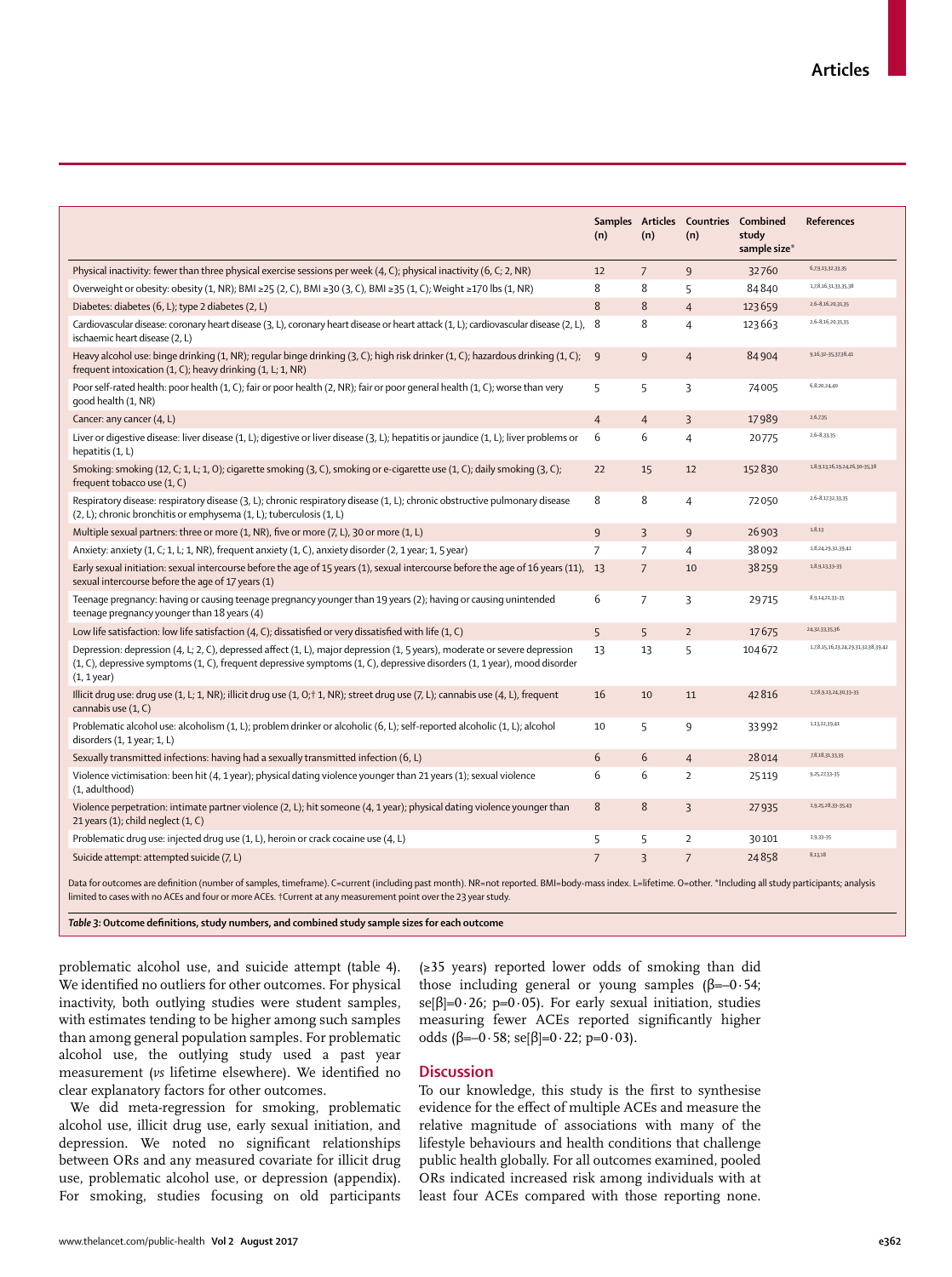|                                 | <b>OR</b>              | Heterogeneity $(I^2)$  | <b>References</b>                   |
|---------------------------------|------------------------|------------------------|-------------------------------------|
| Physical inactivity             | $1.25(1.03 - 1.52)$    | $65.2\%$ (23.6-79.7)   | 6,7,9,13,32,33,35                   |
| <b>Excluding outliers</b>       | $1.12(0.97-1.29)$      | $35.7\%$ (0-68.2)      | 6,7,9,13*,32,33,35                  |
| Overweight or obesity           | $1.39(1.13 - 1.71)$    | 75.1% (39.6-86.0)      | 1,7,8,16,31,33,35,38                |
| <b>Diabetes</b>                 | $1.52(1.23 - 1.89)$    | $48.3\%$ (0-75.2)      | 2,6-8,16,20,31,35                   |
| <b>Excluding outliers</b>       | $1.38(1.20 - 1.60)$    | $0\%$ (0-58.5)         | 6-8,16,20,31,35                     |
| Cardiovascular disease          | $2.07(1.66 - 2.59)$    | 23.7% (0-65.9)         | 2,6-8,16,20,31,35                   |
| Heavy alcohol use               | $2.20(1.74-2.78)$      | 75.0% (43.5-85.6)      | 9,16,32-35,37,38,41                 |
| Excluding outliers              | $2.00(1.69-2.37)$      | $46.4\% (0 - 73.5)$    | 9,16,32,33,35,37,38,41              |
| Poor self-rated health          | $2.24(1.97-2.54)$      | $0\% (0-64-1)$         | 6,8,20,24,40                        |
| Cancer                          | $2.31(1.82 - 2.95)$    | $0\% (0-67.9)$         | 2,6,7,35                            |
| Liver or digestive disease      | $2.76(2.25-3.38)$      | $0\% (0 - 61.0)$       | 2,6-8,33,35                         |
| Smoking                         | $2.82(2.38-3.34)$      | 87.1% (82.1-90.2)      | 1,8,9,13,16,19,24,26,30-35,38       |
| <b>Excluding outliers</b>       | $2.70(2.34-3.11)$      | 71.9% (51.4-81.4)      | 8,9,131,16,19,24,26,30-33,35        |
| Respiratory disease             | $3.05(2.47 - 3.77)$    | $0\%$ (0-56.3)         | 2,6-8,17,32,33,35                   |
| Multiple sexual partners        | $3.64(3.02 - 4.40)$    | $16.5\% (0-61.5)$      | 1,8,13                              |
| Anxiety                         | $3.70(2.62 - 5.22)$    | 82-2% (59-7-89-7)      | 1,8,24,29,32,39,42                  |
| Early sexual initiation         | $3.72(2.88 - 4.80)$    | 75.5% (54.0-84.5)      | 1,8,9,13,33-35                      |
| Excluding outliers              | $3.83(3.05 - 4.82)$    | $56.7\% (0 - 76.3)$    | 8,9,13#,33-35                       |
| Teenage pregnancy               | 4.20 (2.98-5.92)       | 77.1% (33.6-88.0)      | 8,9,14,21,33-35                     |
| Low life satisfaction           | $4.36(3.72 - 5.10)$    | $0\%$ (0-64 $\cdot$ 1) | 24,32,33,35.36                      |
| Depression                      | 4.40 (3.54-5.46)       | 80.0% (64.8-86.9)      | 1,7,8,15,16,23,24,29,31,32,38,39,42 |
| Excluding outliers              | 4.74 (3.88–5.80)       | 75.2% (51.7-84.6)      | 1,7,8,15,16,23,24,,31,32,38,39,42   |
| Illicit drug use                | $5.62(4.46 - 7.07)$    | 76.4% (59.6-84.3)      | 1,7,8,9,13,24,30,33-35              |
| <b>Excluding outliers</b>       | $5.17(4.48-5.96)$      | $24.1\% (0-61.2)$      | 1,7,8,9,135,24,30,33,35             |
| Problematic alcohol use         | $5.84(3.99 - 8.56)$    | 79.7% (60.0-87.5)      | 1,13,22,39,41                       |
| Excluding outliers              | $6.86(5.36-8.78)$      | $37.6\%$ (0-70.0)      | 1,13,22,41                          |
| Sexually transmitted infections | $5.92(3.21 - 10.92)$   | 78.4% (39.7-88.5)      | 7,8,18,31,33.35                     |
| Violence victimisation          | $7.51(5.60 - 10.08)$   | 59.0% (0-81.3)         | 9,25,27,33-35                       |
| Violence perpetration           | $8.10(5.87 - 11.18)$   | $68.2\%$ (12.8-83.1)   | 1,9,25,28,33-35,43                  |
| Problematic drug use            | 10.22 (7.62-13.71)     | $12.0\% (0-68.2)$      | 1.9.33-35                           |
| Suicide attempt                 | $30.14(14.73 - 61.67)$ | $77.4\%$ (42.5-87.5)   | 8,13,18                             |
| <b>Excluding outliers</b>       | 37.48 (22.19-63.31)    | $23.9\%$ (0-69.6)      | 13,18                               |

Data in parentheses are 95% CIs. OR=odds ratio. \*Excluding Latvian and Lithuanian samples. †Excluding Albanian sample. ‡Excluding Russian sample. §Excluding Russian, Latvian, and Lithuanian samples.

*Table 4:* **Pooled ORs from random-effects meta-analyses**

Associations were weak or modest for physical inactivity, overweight or obesity, and diabetes; moderate for smoking, heavy alcohol use, poor self-rated health, cancer, heart disease, and respiratory disease; strong for sexual risk taking, mental ill health, and problematic alcohol use; and strongest for problematic drug use and interpersonal and self-directed violence. We found considerable heterogeneity between estimates for almost half of the outcomes.

This study supports substantially increased health risks to adults who report multiple ACEs, but others identify how having such ACEs is common globally.<sup>44</sup> A billion children aged 2–17 years were estimated to have been victims of violence worldwide in 2014.<sup>45</sup> Across the east Asia and Pacific region, the health consequences of child maltreatment have been estimated to cost around 2% of gross domestic product.<sup>46</sup> Global estimates of the prevalence and costs of many other ACEs among children, such as witnessing of domestic violence, are not yet available. Despite accumulating knowledge about the lifelong effects of ACEs, their prevention and the development of resilience and support for those affected have been slow to move up political agendas. International attention is increasingly focusing on prevention of violence against children, often emphasising protection of girls. $47$  Although girls are especially vulnerable to certain ACEs (eg, sexual abuse), both sexes are routinely victims of multiple ACEs and both feel their long-term effects.<sup>48</sup> In fact, the high prevalence of ACEs combined with their effect on lifecourse health suggests a substantial but largely hidden contribution to Global Burden of Disease estimates, which include childhood sexual abuse, yet not many other ACEs.<sup>49</sup> Thus, smoking and alcohol use are leading risk factors for burden of disease,<sup>49</sup> and in this study, individuals who had had at least four ACEs were more than twice as likely to be current smokers or heavy drinkers and almost six times as likely to drink problematically than were those who had had no ACEs. Consistent with such elevated risks, NCDs including respiratory disease, diabetes, cancers, and heart disease (the leading cause of death globally $50$ ), were also substantially more likely in those with at least four ACEs than in those with none.

Most studies included in this systematic review and meta-analysis were done in high-income countries, with nine samples from middle-income countries and none from low-income countries. The World Mental Health Surveys across 21 countries found little variation in ACE prevalence between country income groups, with 38–39% of participants reporting at least one ACE and the prevalence of at least four ACEs being 2-3%.<sup>51</sup> These levels are lower than those measured by studies in this systematic review and meta-analysis, with 57% of participants across all studies reporting at least one ACE and 13% reporting at least four. Little is known about how ACEs predict health outcomes in low-income, high-violence settings, where exposure to adversity is widespread across the life-course. However, evidence suggests that ACEs are associated with substance abuse, mental illness, and HIV risk in such settings.<sup>52</sup>

To date, efforts to prevent NCDs, for instance, have focused predominantly on tackling of proximal determinants (eg, behavioural modifications, advertising, or pricing).53 Sustained prevention gains might require a shift in focus to include the early drivers of poor health. Policies that capture the environmental and societal causes of adversity in childhood offer new opportunities to address ACEs rather than just their consequences. Specifically, through the UN 2030 Agenda for Sustainable Development, countries have committed to action to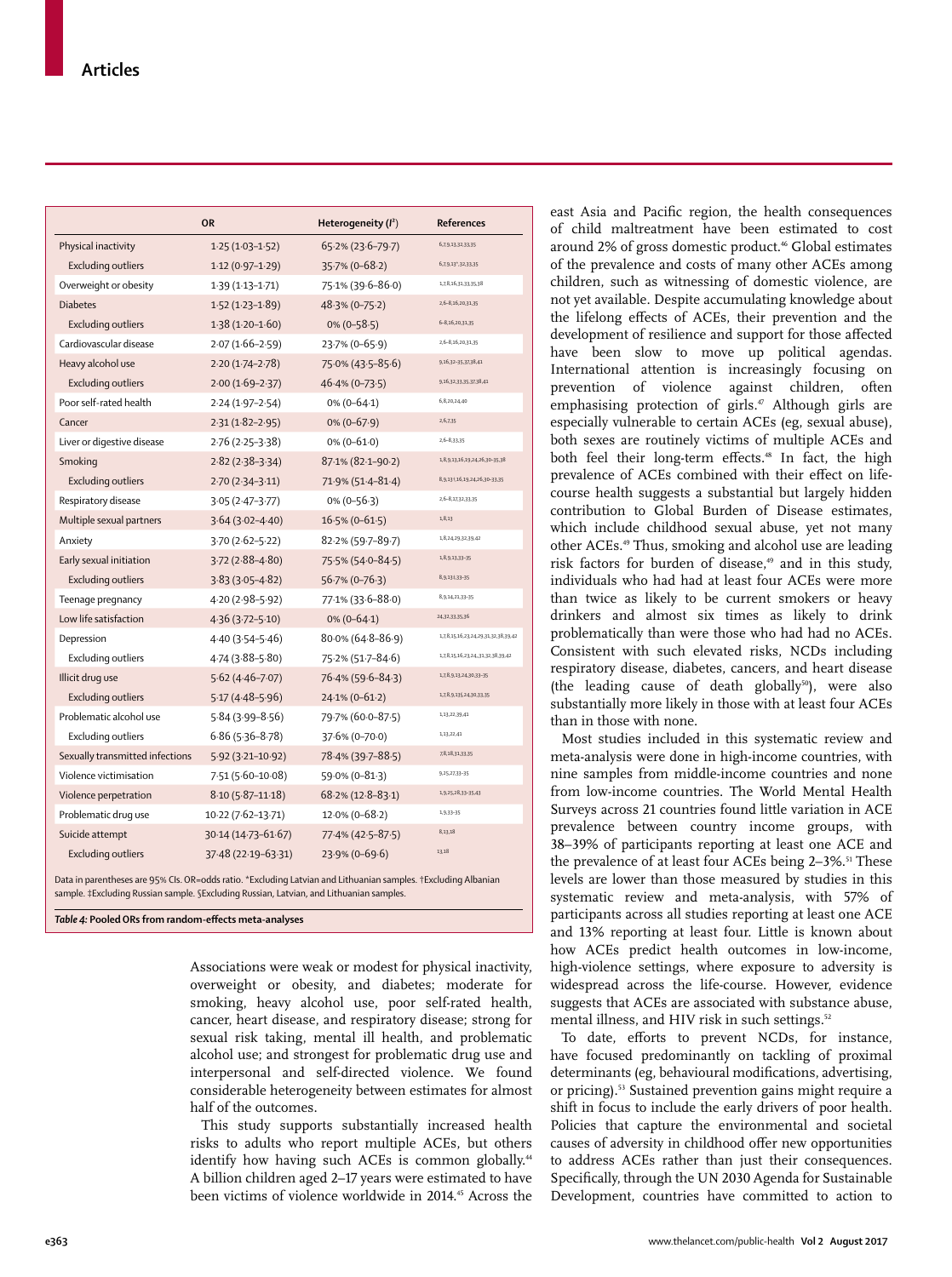meet 17 global Sustainable Development Goals (SDGs) by 2030. Although several SDGs (eg, Goal 5 [gender equality] and Goal 16 [peace and justice]) address violence directly, many others support focus on broad ACEs and their risk factors (eg, Goal 3 [good health and wellbeing], Goal 4 [quality education], and Goal 10 [reduced inequalities]). Crucially, the SDGs also place major focus on early childhood development as a means of securing lifelong health and provide strong political endorsement and a multisectoral framework for this approach.<sup>54</sup>

Along with the outcomes covered in this analysis, studies are now identifying associations between multiple ACEs and broad harms to life prospects, including education, employment, and poverty.<sup>55</sup> Strengthening understanding of the combined effect of ACEs across multiagency priorities should catalyse multidisciplinary prevention focused on early intervention. Thus, work to address a single ACE in children exposed to many might have little effect,<sup>51</sup> with treatment and prevention of many health conditions requiring multiple underlying ACEs to be addressed. Collaborative, trauma-informed services can address the various adversities that affect individuals and families across the life course, providing integrated services to support individuals and reduce the likelihood that their own children in turn will be affected by ACEs. A body of evidence suggests that many different agencies can contribute to prevention of ACEs and reduction of their effects.56,57 In health settings, for example, primary prevention can be supported through maternity and home visiting services that strengthen parenting skills<sup>58</sup> and screening of families for risk factors for ACEs as part of routine child health care, providing support and referral.59 Screening of adult patients for a history of ACEs can help both patients and professionals understand the underlying causes of health problems and enable better-informed treatment options than without this approach.<sup>60</sup> ACE-informed practice can be developed across multiple settings, including schools, criminal justice agencies, and social care. Although eradication of ACEs remains aspirational, development of children's personal resilience to enable them to overcome adversity and avoid its harmful effects is crucial. Resilience programmes to develop problem solving and coping skills, for example, can be delivered universally in schools and tailored to meet the needs of vulnerable children in youth justice, social services, and community settings.<sup>57,61</sup>

This systematic review and meta-analysis has several limitations that could contribute to heterogeneity between study estimates. All included studies incorporated retrospective ACE reports, which could be affected by recall or reporting biases, although retrospective reports of major, easily defined ACEs are deemed to have acceptable psychometric properties.62,63 The number and types of ACEs recorded by studies varied and although summing of ACEs is a recognised approach,<sup>1,9,51,63</sup> it does not account for potential variations in effects of different combinations of ACEs. Equally, although most studies measured ACEs at any point in childhood or adolescence (typically <18 years of age), the approach does not account for variation in age at or length of exposure. Furthermore, although many risk estimates controlled for confounding factors (mainly sociodemographics), such factors varied and some studies included no such adjustments. Genetic variation and environmental risks (eg, drinking during pregnancy or parental smoking), which are likely to influence relations between ACEs and health, were largely unmeasured. These limitations suggest a need for greater standardisation in ACE studies, and work to support this standardisation has already begun, $64$  with many studies now using consistent measurement and analytical approaches. However, our criteria also meant that studies were excluded because of alternative data analysis methods (eg, analysis of the World Mental Health Surveys<sup>51</sup>). A strength of our systematic review and meta-analysis is that it highlights consistency between studies in the links between exposure to multiple ACEs and poor health, despite likely variation in type and extent of exposure. Further work to synthesise dose-response relations between ACEs and poor health and better understand the relative effects of specific ACE types and combinations are needed to better inform effective targeting of prevention.

We focused on studies in community settings, which are likely to exclude those with the most complex health problems (eg, homeless populations) and those who have already had ACE-related premature mortality. Interpretation of results is also challenged by variation in measurements within grouped outcomes and in the prevalence of included outcomes, with rarer outcomes (eg, suicide attempt) less well covered by population surveys than those such as smoking. Furthermore, in the case of prevalent outcomes like smoking, increased odds will represent substantial increases in absolute risk, whereas increased odds for rare outcomes represent small increases in absolute risk. Included outcomes probably also differ in validity, with difficulties in measurement of physical inactivity, for example, potentially contributing to its low association with multiple ACEs in this study. Finally, this study was only able to measure associations; biomedical evidence is increasing to support plausible causal relations between childhood trauma and poor health, with studies identifying neurological, hormonal, immunological, and epigenetic changes in those exposed to ACEs.3,65,66 Future studies would benefit from designs that allow stronger causal inference and control for factors that attenuate or amplify observed relations.

This systematic review and meta-analysis identifies the pervasive effects that childhood adversity can have on health across the life course, with exposure to multiple ACEs affecting all 23 of the health outcomes examined, including some of the leading causes of the global

For the **Sustainable Development Goals** see http://www.un.org/ sustainabledevelopment/ sustainable-development-goals/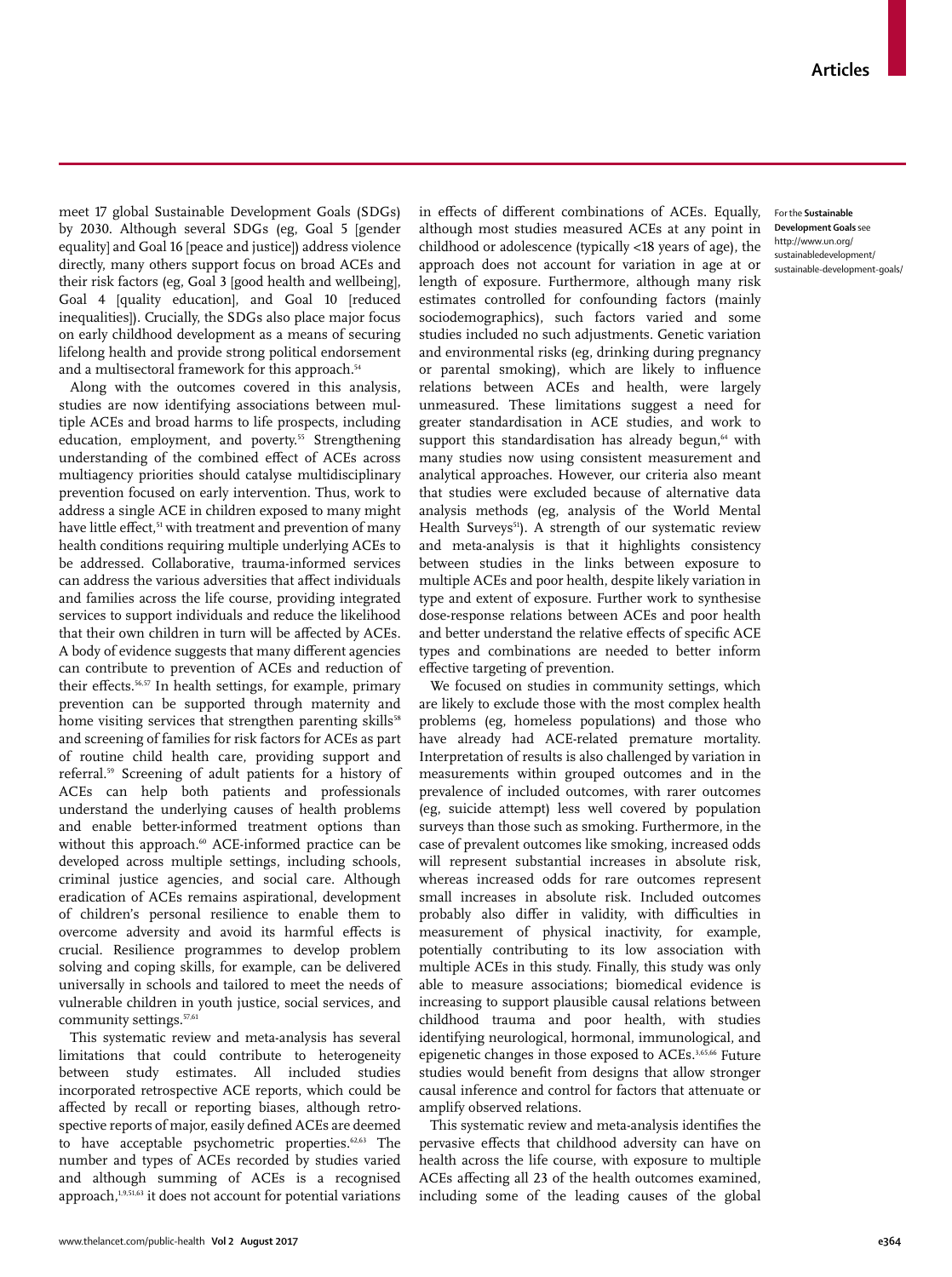burden of disease. Outcomes showing the strongest relations with multiple ACEs (violence, mental illness, and problematic substance abuse) can represent ACEs for the next generation (exposure to parental domestic violence, mental illness, and substance use) and thus are indicative of the intergenerational effects that can lock families into cycles of adversity, deprivation, and ill health. Although research into ACEs is far from complete, a compelling case exists for increased international focus on prevention of ACEs, development of programmes to bolster resilience, and implementation of policies that support a sustainable life-course approach to health.

#### **Contributors**

KH and MAB developed the study and oversaw its implementation. KH and KAH did review activities, consisting of searches, study selection, data extraction, and quality assessment. KH did the meta-analyses and LJ did the meta-regression. KH and MAB wrote the manuscript with contributions from DS, AB, CM, LJ, and MPD. All authors reviewed the study findings and read and approved the final version before submission.

#### **Declaration of interests**

We declare no competing interests.

#### **Acknowledgments**

This study was funded by Public Health Wales and done as part of the UK Focal Point for Violence to the WHO work. We are grateful to Kat Ford, Olivia Sharples, Nadia Butler, Sara Wood, Charlotte Bigland, Hannah Grey, and Sophia Williams for their assistance with literature searches and quality assurance.

#### **References**

- 1 Anda RF, Felitti VJ, Bremner JD, et al. The enduring effects of abuse and related adverse experiences in childhood. A convergence of evidence from neurobiology and epidemiology. *Eur Arch Psychiatry Clin Neurosci* 2006; **256:** 174–86.
- 2 Bellis MA, Hughes K, Leckenby N, Hardcastle KA, Perkins C, Lowey H. Measuring mortality and the burden of adult disease associated with adverse childhood experiences in England: a national survey. *J Public Health* 2015; **37:** 445–54.
- Danese A, McEwen BS. Adverse childhood experiences, allostasis, allostatic load and age-related disease. *Physiol Behav* 2012; **106:** 29–39.
- Pechtel P, Pizzagalli DA. Effects of early life stress on cognitive and affective function: an integrated review of human literature. *Psychopharmacology* 2011; **214:** 55–70.
- 5 Browne A, Finkelhor D. Impact of child sexual abuse: a review of the research. *Psychol Bull* 1986; **99:** 66–77.
- 6 Felitti VJ, Anda RF, Nordenberg D, et al. Relationship of childhood abuse and household dysfunction to many of the leading causes of death in adults. The Adverse Childhood Experiences (ACE) study. *Am J Prev Med* 1998; **14:** 245–58.
- 7 Almuneef M, Qayad M, Aleissa M, Albuhairan F. Adverse childhood experiences, chronic diseases, and risky health behaviors in Saudi Arabian adults: a pilot study. *Child Abuse Negl* 2014; **38:** 1787–93.
- 8 Ramiro LS, Madrid BJ, Brown DW. Adverse childhood experiences (ACE) and health-risk behaviors among adults in a developing country setting. *Child Abuse Negl* 2010; **34:** 842–55.
- 9 Bellis MA, Hughes K, Leckenby N, Perkins C, Lowey H. National household survey of adverse childhood experiences and their relationship with resilience to health-harming behaviors in England. *BMC Med* 2014; **12:** 72.
- 10 Norman RE, Byambaa M, De R, Butchart A, Scott J, Vos T. The long-term health consequences of child physical abuse, emotional abuse, and neglect: a systematic review and meta-analysis. *PLoS Med* 2012; **9:** e1001349.
- 11 Kalmakis KA, Chandler GE. Health consequences of adverse childhood experiences: a systematic review. *J Am Assoc Nurse Pract*  2015; **27:** 457–65.
- 12 Hughes K, Bellis MA, Jones L, et al. Prevalence and risk of violence against adults with disabilities: a systematic review and meta-analysis of observational studies. *Lancet* 2012; **379:** 1621–29.
- 13 Bellis MA, Hughes K, Leckenby N, et al. Adverse childhood experiences and associations with health-harming behaviours in young adults: surveys in eight eastern European countries. *Bull World Health Organ* 2014; **92:** 641–55.
- 14 Anda RF, Chapman DP, Felitti VJ, et al. Adverse childhood experiences and risk of paternity in teen pregnancy. *Obstet Gynecol* 2002; **100:** 37–45.
- 15 Cabrera OA, Hoge CW, Bliese PD, Castro CA, Messer SC. Childhood adversity and combat as predictors of depression and post-traumatic stress in deployed troops. *Am J Prev Med* 2007; **33:** 77–82.
- Campbell JA, Walker RJ, Egede LE. Associations between adverse childhood experiences, high-risk behaviors, and morbidity in adulthood. *Am J Prev Med* 2016; **50:** 344–52.
- 17 Cunningham TJ, Ford ES, Croft JB, Merrick MT, Rolle IV, Giles WH. Sex-specific relationships between adverse childhood experiences and chronic obstructive pulmonary disease in five states*. Int J Chron Obstruct Pulmon Dis* 2014; **9:** 1033–42.
- 18 Dube SR, Felitti VJ, Dong M, Giles WH, Anda RF. The impact of adverse childhood experiences on health problems: evidence from four birth cohorts dating back to 1900. *Prev Med* 2003; **37:** 268–77.
- 19 Ford ES, Anda RF, Edwards VJ, et al. Adverse childhood experiences and smoking status in five states. *Prev Med* 2011; **53:** 188–93.
- 20 Gilbert LK, Breiding MJ, Merrick MT, et al. Childhood adversity and adult chronic disease: an update from ten states and the District of Columbia, 2010. *Am J Prev Med* 2015; **48:** 345–49.
- 21 Hillis SD, Anda RF, Dube SR, Felitti VJ, Marchbanks PA, Marks JS. The association between adverse childhood experiences and adolescent pregnancy, long-term psychosocial consequences, and fetal death. *Pediatrics* 2004; **113:** 320–27.
- Koss MP, Yuan NP, Dightman D, et al. Adverse childhood exposures and alcohol dependence among seven Native American tribes. *Am J Prev Med* 2003; **25:** 238–44.
- 23 LaNoue M, Graeber D, de Hernandez BU, Warner TD, Helitzer DL. Direct and indirect effects of childhood adversity on adult depression. *Community Ment Health J* 2012; **48:** 187–92.
- 24 Mersky JP, Topitzes J, Reynolds AJ. Impacts of adverse childhood experiences on health, mental health, and substance use in early adulthood: a cohort study of an urban, minority sample in the U.S. *Child Abuse Negl* 2013; **37:** 917–25.
- 25 Miller E, Breslau J, Chung WJ, Green JG, McLaughlin KA, Kessler RC. Adverse childhood experiences and risk of physical violence in adolescent dating relationships. *J Epidemiol Community Health* 2011; **65:** 1006–13.
- 26 Mouton CP, Hargreaves MK, Liu J, Fadeyi S, Blot WJ. Adult cancer risk behaviors associated with adverse childhood experiences in a low income population in the southeastern United States. *J Health Care Poor Underserved* 2016; **27:** 68–83.
- 27 Ports KA, Ford DC, Merrick MT. Adverse childhood experiences and sexual victimization in adulthood. *Child Abuse Negl* 2016; **51:** 313–22.
- 28 Randell KA, O'Malley D, Dowd MD. Association of parental adverse childhood experiences and current child adversity. *JAMA Pediatr* 2015; **169:** 786–87.
- Raposo SM, Mackenzie CS, Henriksen CA, Afifi TO. Time does not heal all wounds: older adults who experienced childhood adversities have higher odds of mood, anxiety, and personality disorders. *Am J Geriatr Psychiatry* 2014; **22:** 1241–50.
- 30 Su S, Wang X, Pollock JS, et al. Adverse childhood experiences and blood pressure trajectories from childhood to young adulthood: the Georgia Stress and Heart study. *Circulation* 2015; **131:** 1674–81.
- 31 Wade R Jr, Cronholm PF, Fein JA, et al. Household and community-level adverse childhood experiences and adult health outcomes in a diverse urban population. *Child Abuse Negl* 2016; **52:** 135–45.
- 32 Ye D, Reyes-Salvail F. Adverse childhood experiences among Hawai'i adults: findings from the 2010 Behavioral Risk Factor Survey. *Hawaii J Med Public Health* 2014; **73:** 181–90.
- Bellis MA, Lowey H, Leckenby N, Hughes K, Harrison D. Adverse childhood experiences: retrospective study to determine their impact on adult health behaviours and health outcomes in a UK population. *J Public Health* 2014; **36:** 81–91.